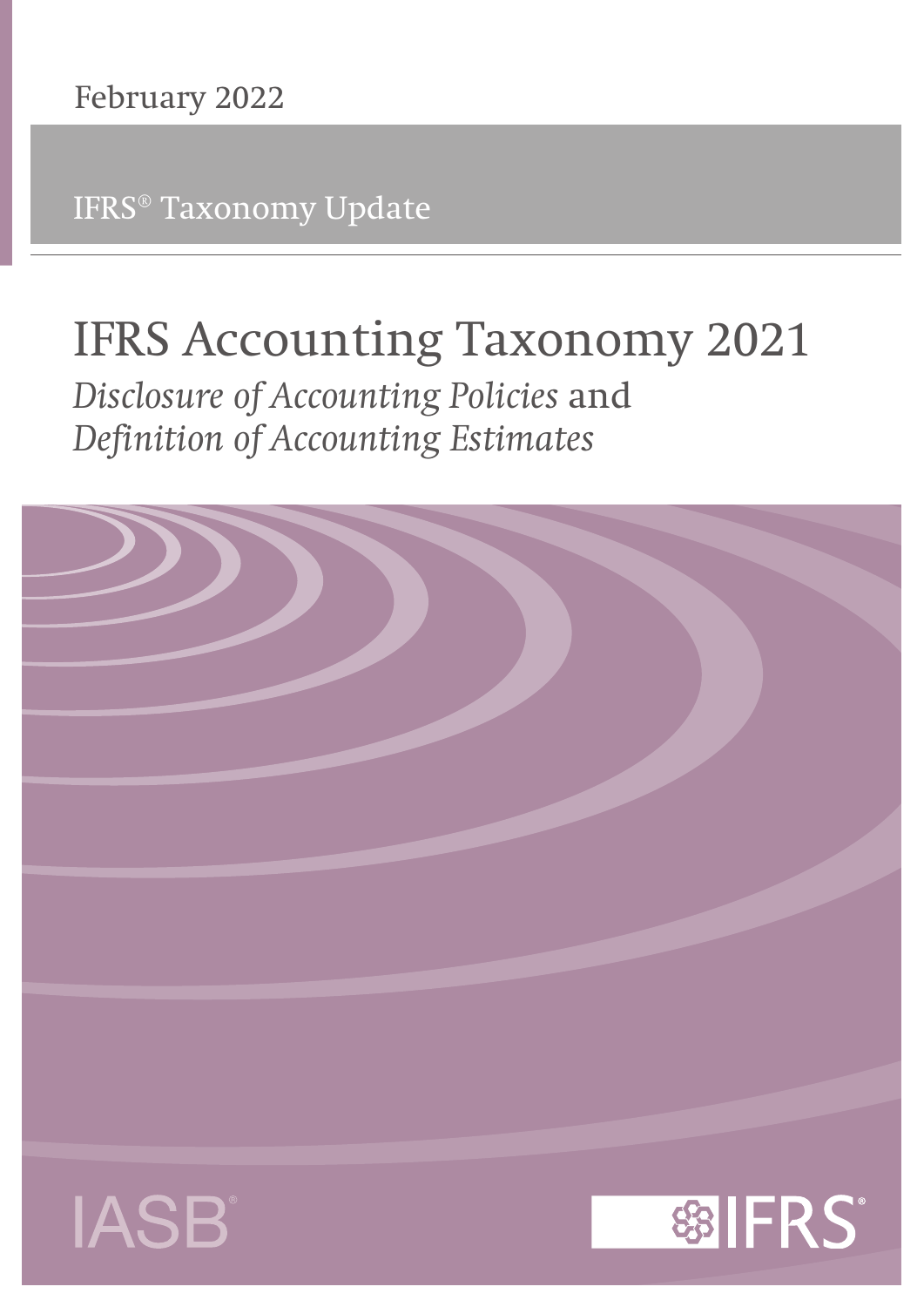# **IFRS Accounting Taxonomy 2021**

# Update 1

*Disclosure of Accounting Policies* and *Definition of Accounting Estimates*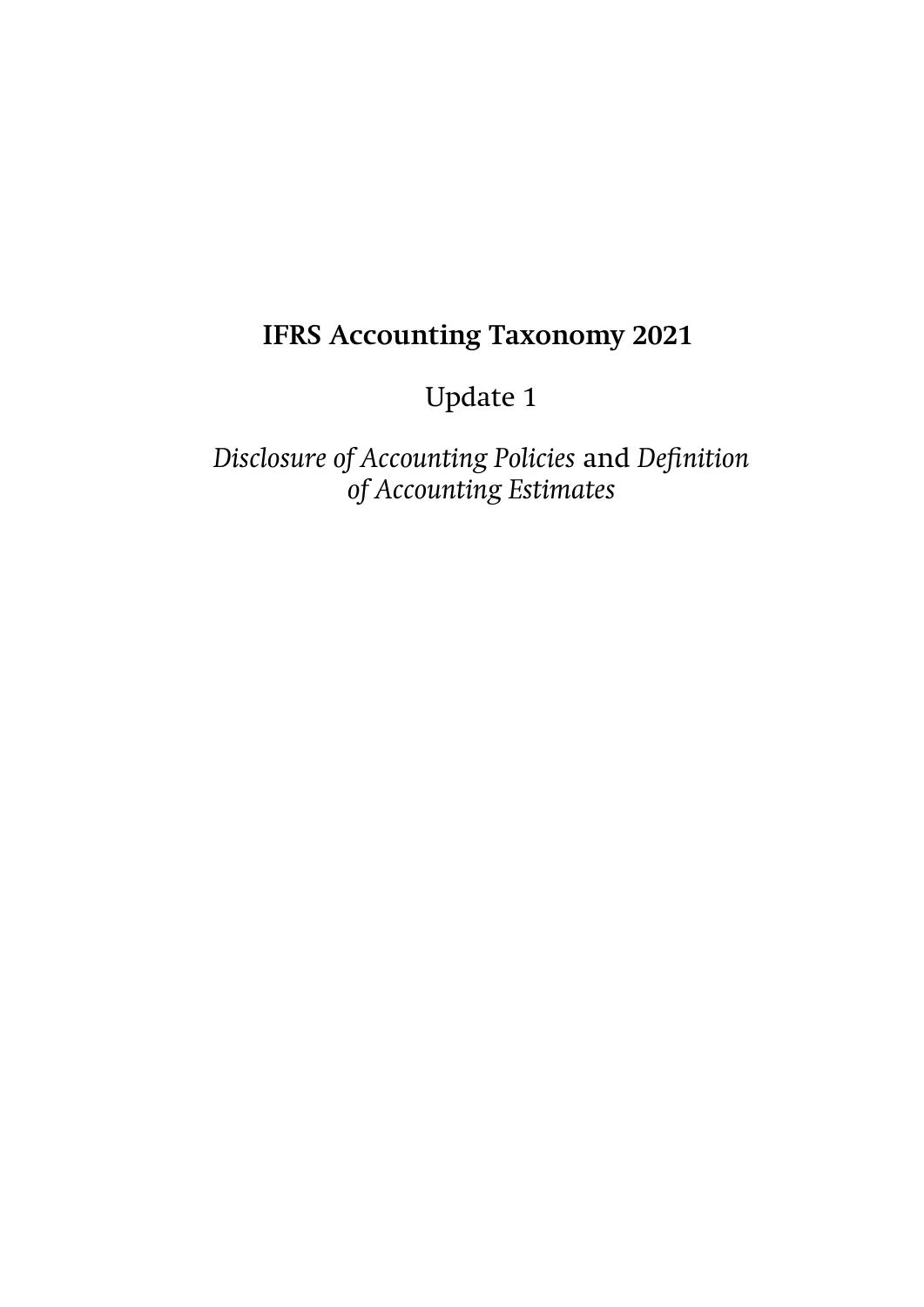IFRS® Accounting Taxonomy 2021—Update 1 *Disclosure of Accounting Policies* and *Definition of Accounting Estimates* is issued by the International Accounting Standards Board (IASB).

**Disclaimer:** To the extent permitted by applicable law, the IASB and the IFRS Foundation (Foundation) expressly disclaim all liability howsoever arising from this publication or any translation thereof whether in contract, tort or otherwise to any person in respect of any claims or losses of any nature including direct, indirect, incidental or consequential loss, punitive damages, penalties or costs.

Information contained in this publication does not constitute advice and should not be substituted for the services of an appropriately qualified professional.

#### **Copyright © 2022 IFRS Foundation**

**All rights reserved.** Reproduction and use rights are strictly limited. Please contact the Foundation for further details at [permissions@ifrs.org](mailto:permissions@ifrs.org).

Copies of IASB publications may be ordered from the Foundation by emailing [customerservices@ifrs.org](mailto:customerservices@ifrs.org) or visiting our shop at<https://shop.ifrs.org>.



The Foundation has trade marks registered around the world including 'IAS®', 'IASB®', the IASB® logo, 'IFRIC®', 'IFRS®', the IFRS® logo, 'IFRS for SMEs®', the IFRS for SMEs® logo, the 'Hexagon Device', 'International Accounting Standards®', 'International Financial Reporting Standards®', 'NIIF®' and 'SIC®'. Further details of the Foundation's trade marks are available from the Foundation on request.

The Foundation is a not-for-profit corporation under the General Corporation Law of the State of Delaware, USA and operates in England and Wales as an overseas company (Company number: FC023235) with its principal office in the Columbus Building, 7 Westferry Circus, Canary Wharf, London, E14 4HD.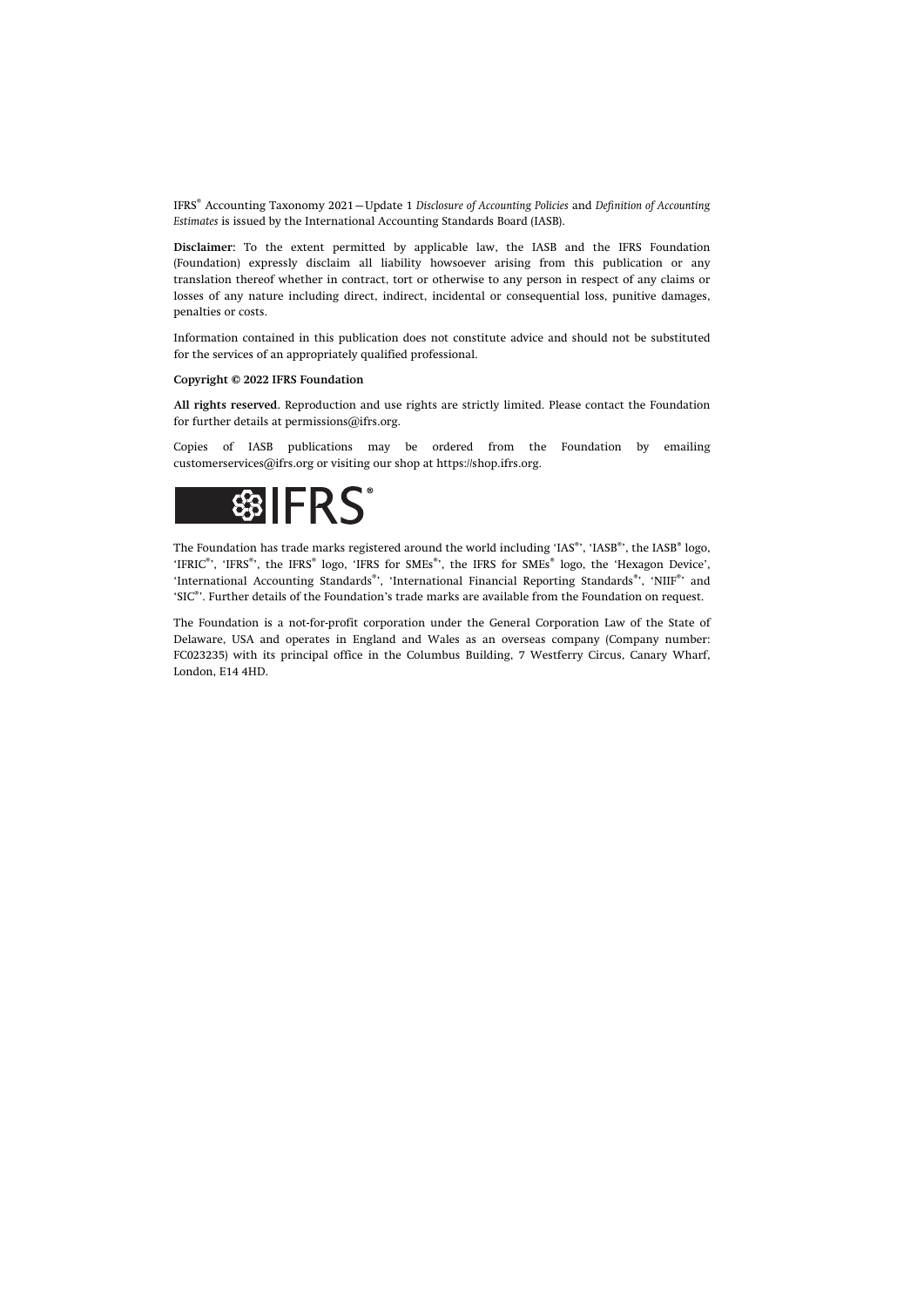# **CONTENTS**

|                                                                                                                                 | from page      |
|---------------------------------------------------------------------------------------------------------------------------------|----------------|
| <b>INTRODUCTION</b>                                                                                                             | 4              |
| Why has the IASB made changes to the IFRS Accounting Taxonomy?                                                                  | 4              |
| <b>Reading this update</b>                                                                                                      | 4              |
| <b>Documentation labels</b>                                                                                                     | 5              |
| <b>XBRL</b> properties                                                                                                          | 5              |
| <b>IFRS Accounting Taxonomy files</b>                                                                                           | 5              |
| <b>Effective date</b>                                                                                                           | 5              |
| <b>CHANGES TO THE IFRS ACCOUNTING TAXONOMY TO REFLECT</b><br><b>DISCLOSURE OF ACCOUNTING POLICIES</b>                           | 6              |
| Amendments to paragraph 117 of IAS 1                                                                                            | 6              |
| Disclosure of material accounting policy information                                                                            | $\overline{7}$ |
| Explanation of measurement bases used and other accounting policies<br>relevant to an understanding of the financial statements | 7              |
| Changes to element references and documentation labels                                                                          | 9              |
| <b>Measurement bases for financial instruments</b>                                                                              | 10             |
| Disclosure of the fact of early application                                                                                     | 10             |
| CHANGE TO THE IFRS ACCOUNTING TAXONOMY TO REFLECT<br><b>DEFINITION OF ACCOUNTING ESTIMATES</b>                                  | 11             |
| <b>Documentation label</b>                                                                                                      | 12             |
| APPROVAL BY THE IASB OF IFRS ACCOUNTING TAXONOMY UPDATE 1<br><b>PUBLISHED IN FEBRUARY 2022</b>                                  | 13             |
| APPENDIX A—IFRS ACCOUNTING TAXONOMY CONTENT TERMINOLOGY                                                                         | 14             |
| <b>APPENDIX B-DOCUMENTATION LABELS FOR NEW ELEMENTS</b>                                                                         | 17             |
| <b>APPENDIX C-NEW REFERENCE</b>                                                                                                 | 18             |
| <b>APPENDIX D-CHANGED DOCUMENTATION LABELS</b>                                                                                  | 23             |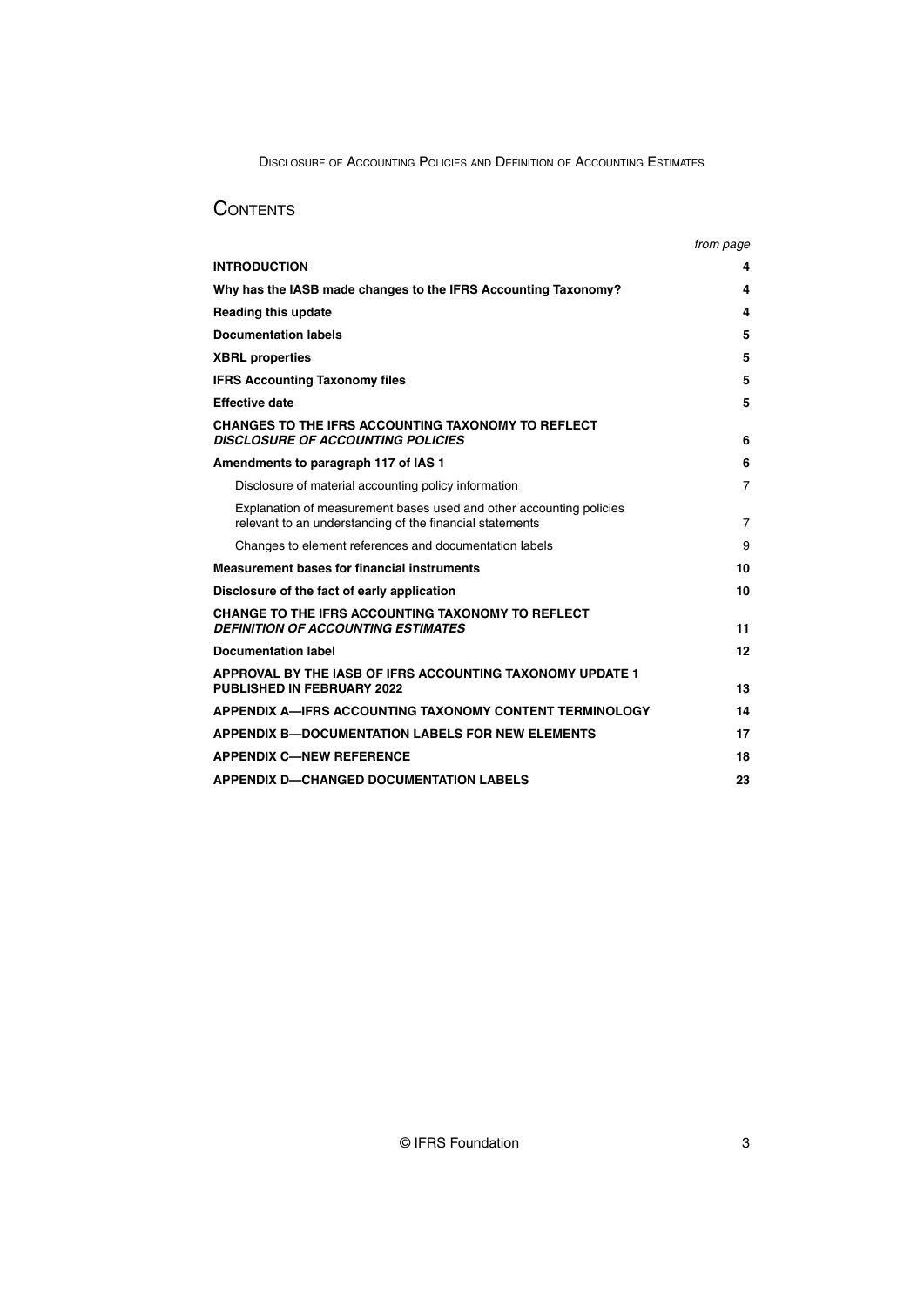#### <span id="page-4-0"></span>**Introduction**

## **Why has the IASB made changes to the IFRS Accounting Taxonomy?**

In February 2021 the International Accounting Standards Board (IASB) issued *[Disclosure of](https://www.ifrs.org/projects/completed-projects/2021/accounting-policies/) [Accounting Policies](https://www.ifrs.org/projects/completed-projects/2021/accounting-policies/)*, which amended IAS 1 *Presentation of Financial Statements* and IFRS Practice Statement 2 *Making Materiality Judgements*; and *[Definition of Accounting Estimates](https://www.ifrs.org/projects/completed-projects/2021/accounting-policies-and-accounting-estimates/)*, which amended IAS 8 *Accounting Policies, Changes in Accounting Estimates and Errors*.

#### **Disclosure of Accounting Policies**

*Disclosure of Accounting Policies* amended IAS 1 and IFRS Practice Statement 2 to require entities to disclose their material accounting policy information instead of their significant accounting policies.

To reflect the amended disclosure requirements of IAS 1 in the IFRS Accounting Taxonomy, the IASB:

- (a) added two IFRS Accounting Taxonomy elements (paragraphs 4–6, 14–15);
- (b) deprecated<sup>1</sup> two IFRS Accounting Taxonomy elements (paragraphs 4–7);
- (c) deprecated one further IFRS Accounting Taxonomy element (paragraphs 8–10); and
- (d) changed the references and documentation labels of 87 common practice elements (paragraphs 11–13).

#### **Definition of Accounting Estimates**

*Definition of Accounting Estimates* amended IAS 8 to introduce a definition of 'accounting estimates' and provide other clarifications to help entities distinguish accounting policies from accounting estimates.

To reflect the definition of 'accounting estimates', the IASB made changes to the documentation label of one IFRS Accounting Taxonomy element (paragraphs 18–19).

#### **Reading this Update**

This document uses taxonomy-specific terminology. For more information, please refer to the *[Guide to Understanding the IFRS Taxonomy Update](https://www.ifrs.org/-/media/feature/standards/taxonomy/general-resources/understanding-ifrs-taxonomy-update.pdf)* and *[Using the IFRS Taxonomy—A](https://www.ifrs.org/-/media/feature/resources-for/preparers/xbrl-using-the-ifrs-taxonomy-a-preparers-guide-january-2019.pdf?la=en)* [preparer's guide](https://www.ifrs.org/-/media/feature/resources-for/preparers/xbrl-using-the-ifrs-taxonomy-a-preparers-guide-january-2019.pdf?la=en).<sup>2</sup> Appendix A briefly explains IFRS Accounting Taxonomy terms used in this document.

<sup>1</sup> 'Deprecation', in the context of the IFRS Accounting Taxonomy, means that an element is no longer recommended for use and is included within separate IFRS Accounting Taxonomy files. Please refer to Section 3 of *Using the IFRS Taxonomy—A preparer's guide* for more information on deprecated elements.

<sup>2</sup> The *Guide to Understanding the IFRS Taxonomy Update* is available at [https://www.ifrs.org/-/media/](https://www.ifrs.org/-/media/feature/standards/taxonomy/general-resources/understanding-ifrs-taxonomy-update.pdf) [feature/standards/taxonomy/general-resources/understanding-ifrs-taxonomy-update.pdf](https://www.ifrs.org/-/media/feature/standards/taxonomy/general-resources/understanding-ifrs-taxonomy-update.pdf). *Using the IFRS Taxonomy—A preparer's guide* is available at [https://www.ifrs.org/-/media/feature/resources-for/](https://www.ifrs.org/-/media/feature/resources-for/preparers/xbrl-using-the-ifrs-taxonomy-a-preparers-guide-january-2019.pdf?la=en) [preparers/xbrl-using-the-ifrs-taxonomy-a-preparers-guide-january-2019.pdf](https://www.ifrs.org/-/media/feature/resources-for/preparers/xbrl-using-the-ifrs-taxonomy-a-preparers-guide-january-2019.pdf?la=en).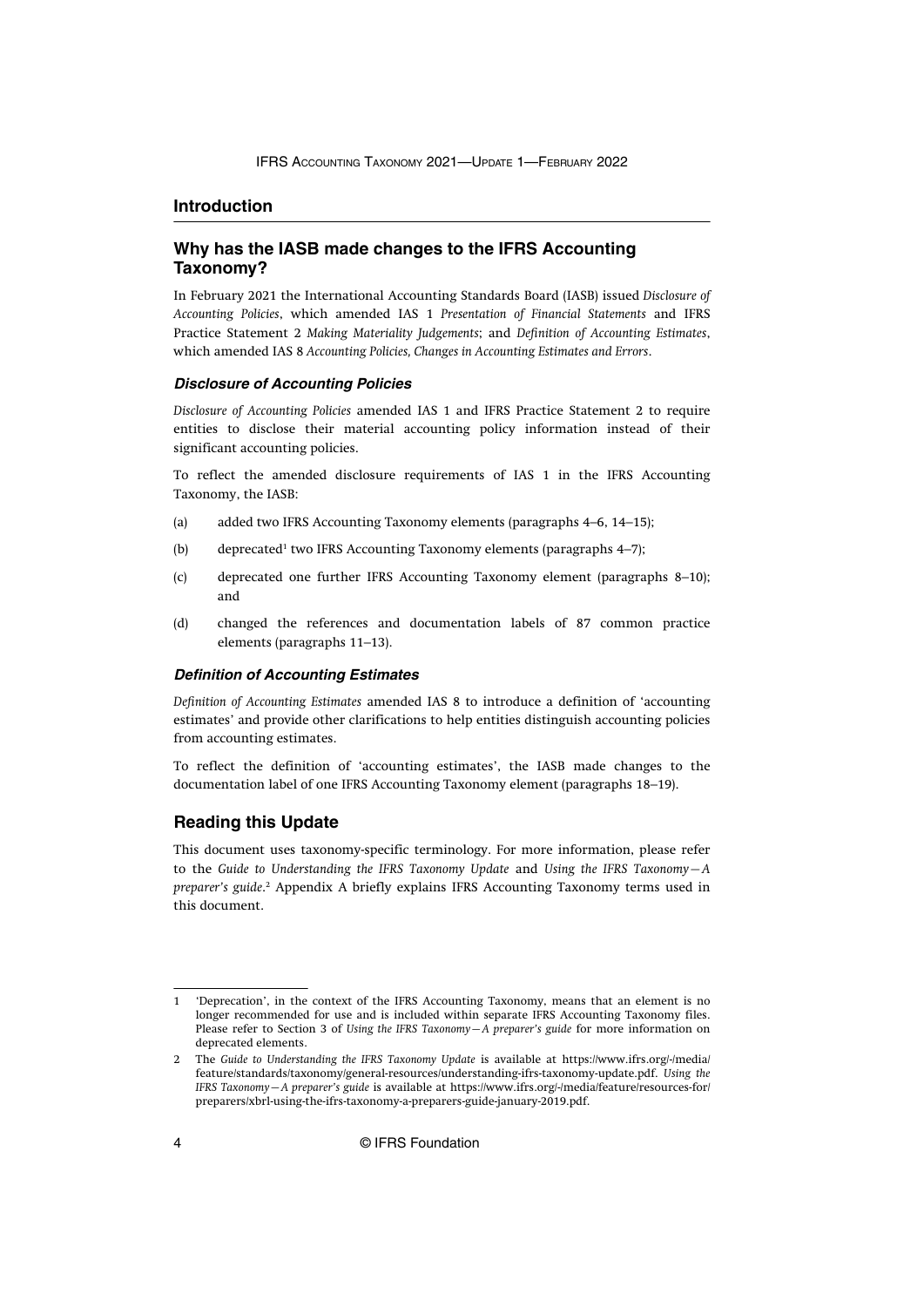<span id="page-5-0"></span>In this IFRS Accounting Taxonomy update, changes to the IFRS Accounting Taxonomy elements are shown in tables. New elements are shaded in green. For amended element labels or references, added text is underlined and deleted text is struck through. Unchanged elements, which are provided only for ease of reading and context, are shown in grey text. Indents are used to indicate a taxonomy presentation parent–child relationship between IFRS Accounting Taxonomy elements.

In this document, the element label shown is the standard label, unless otherwise indicated.<sup>3</sup>

## **Documentation labels**

The IFRS Accounting Taxonomy includes documentation labels for elements in the IFRS Accounting Taxonomy. Documentation labels describe in text the accounting meaning of each element. Documentation labels for new elements are included in Appendix B to this document. Changes to documentation labels are discussed throughout the document and in Appendix D.

#### **XBRL properties**

This document does not provide the full list of XBRL properties for the IFRS Accounting Taxonomy elements listed. For further information on the XBRL properties applied to an element, please see the IFRS Accounting Taxonomy files and associated documentation.

#### **IFRS Accounting Taxonomy files**

The IFRS Accounting Taxonomy files for this update are based on the *IFRS Taxonomy 2021*, published in March 2021.

# **Effective date**

All the amendments apply to annual reporting periods beginning on or after 1 January 2023. Therefore:

- (a) new elements and new documentation labels will have an effective date of 1 January 2023 in the IFRS Accounting Taxonomy files; and
- (b) elements for deprecation and existing documentation labels for which a change is published will have an expiry date of 1 January 2023 in the IFRS Accounting Taxonomy files.

Earlier application of the amendments, and therefore earlier use of the IFRS Accounting Taxonomy elements, is permitted.

<sup>3</sup> For more information on element labels, see Appendix A and the 'Element labels' section in *Using the IFRS Taxonomy—A preparer's guide*.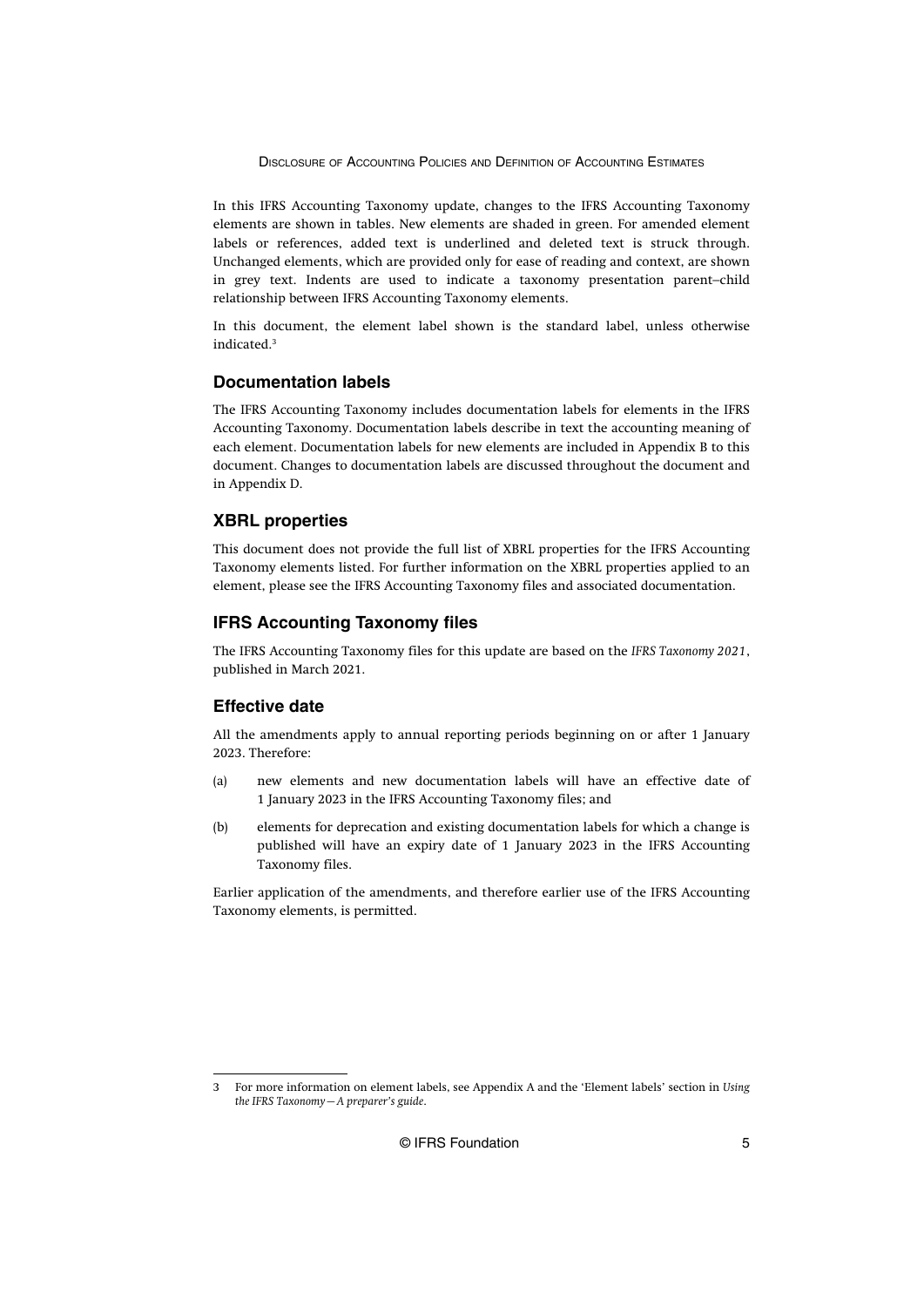<span id="page-6-0"></span>This document uses several acronyms. 'ET' refers to element type and 'ER' to element reference type. Element type 'M' refers to monetary, 'PS' to per share, 'S' to shares, 'T' to text and 'TB' to text block. Reference type 'D' refers to disclosure, 'E' to example and 'CP' to common practice. A short code appended to labels is used to indicate axes and members: '(A)' indicates an axis, '(M)' a member, and '(DM)' indicates the default member of the axis.

# **Changes to the IFRS Accounting Taxonomy to reflect Disclosure of Accounting Policies**

- The IASB made changes to the IFRS Accounting Taxonomy as a result of these amendments made by *Disclosure of Accounting Policies*:
	- (a) amendments to paragraph 117 of IAS 1 to require entities to disclose their material accounting policy information instead of their significant accounting policies (paragraphs 2–13); and
	- (b) amendments to IFRS 7 to clarify the accounting policy information disclosure requirements relating to the measurement bases used for financial instruments (paragraphs 14–15).

## **Amendments to paragraph 117 of IAS 1**

*Disclosure of Accounting Policies* amends paragraph 117 of IAS 1: 2

#### **Disclosure of accounting policy information policies**

- 117 An entity shall disclose material its significant accounting policy information (see paragraph 7). Accounting policy information is material if, when considered together with other information included in an entity's financial statements, it can reasonably be expected to influence decisions that the primary users of general purpose financial statements make on the basis of those financial statements. policies comprising:
	- (a) the measurement basis (or bases) used in preparing the financial statements; and
	- (b) the other accounting policies used that are relevant to an understanding of the financial statements.
- To reflect the amendments to paragraph 117 of IAS 1 within the IFRS Accounting Taxonomy, the IASB:
	- (a) deprecated one IFRS Accounting Taxonomy element and added one IFRS Accounting Taxonomy element to reflect the requirement to disclose material accounting policy information instead of significant accounting policies (paragraphs 4–6);
	- (b) deprecated one IFRS Accounting Taxonomy element to reflect the removal of requirements in paragraph 117(a) (paragraphs 7–10);
	- (c) deprecated one further IFRS Accounting Taxonomy element to reflect the removal of requirements in paragraph 117(b) and to avoid misuse (paragraphs 8–10); and

3

1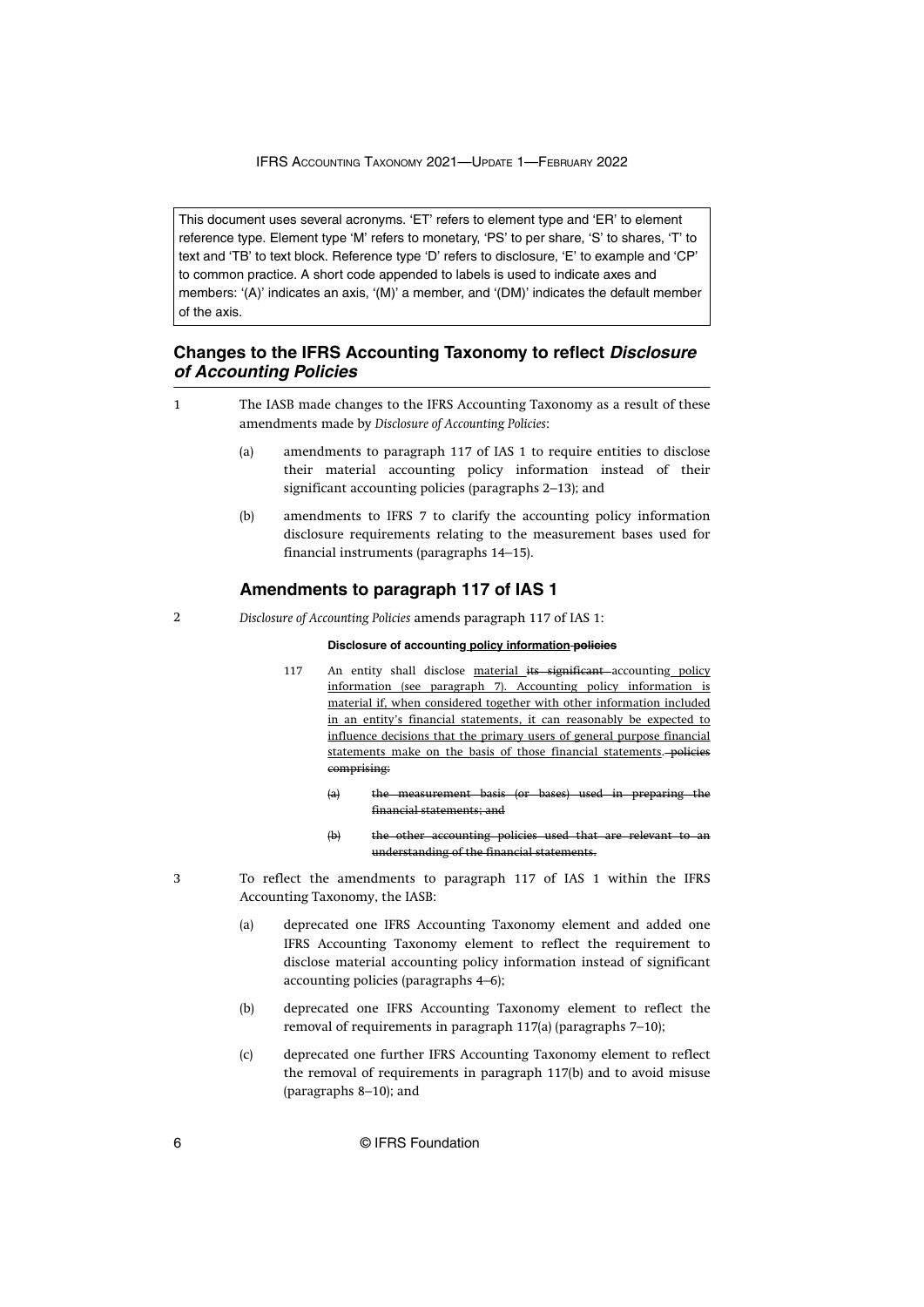<span id="page-7-0"></span>(d) changed the references and documentation labels of 87 common practice IFRS Accounting Taxonomy elements (paragraphs 11–13).

#### **Disclosure of material accounting policy information**

- The IFRS Accounting Taxonomy has a text block element 'Disclosure of significant accounting policies'. This element is present in these taxonomy presentation groups:
	- (a) '[800500] Notes List of notes';
	- (b) '[800600] Notes List of accounting policies'; and
	- (c) '[810000] Notes Corporate information and statement of IFRS compliance'.
- To reflect the requirement to disclose material accounting policy information instead of significant accounting policies, the IASB decided to deprecate the existing IFRS Accounting Taxonomy element and replace it with a new IFRS Accounting Taxonomy element:<sup>4</sup>

| Element label                                                        |     |              | ET ER Reference  |
|----------------------------------------------------------------------|-----|--------------|------------------|
| Disclosure of material accounting policy<br>information [text block] | TR  |              | D IAS 1.117      |
| Disclosure of significant accounting policies<br><b>Itext block</b>  | ΙB. | $\mathsf{P}$ | <b>IAS 1.117</b> |

6

7

4

5

The new element has been added to all three presentation groups where the previous element 'Disclosure of significant accounting policies [text block]' was present.

#### **Explanation of measurement bases used and other accounting policies relevant to an understanding of the financial statements**

*Disclosure of Accounting Policies* removes the specific requirement for entities to disclose an explanation of the measurement bases used in preparing financial statements. Consequently, the IASB decided to deprecate the element 'Explanation of measurement bases used in preparing financial statements [text block]' from the IFRS Accounting Taxonomy. This element was previously in the presentation group '[810000] Notes - Corporate information and statement of IFRS compliance' only.

| Element label                               | FT. | <b>ER</b> Reference |
|---------------------------------------------|-----|---------------------|
| Explanation of measurement bases used in    | ∓B. | <b>D</b> HAS 117(a) |
| preparing financial statements [text block] |     |                     |

© IFRS Foundation 7

<sup>4</sup> This necessitated, in order to change the parent element, the replacement of '[800600] Notes - List of accounting policies' with the otherwise identical '[800610] Notes - List of material accounting policy information'.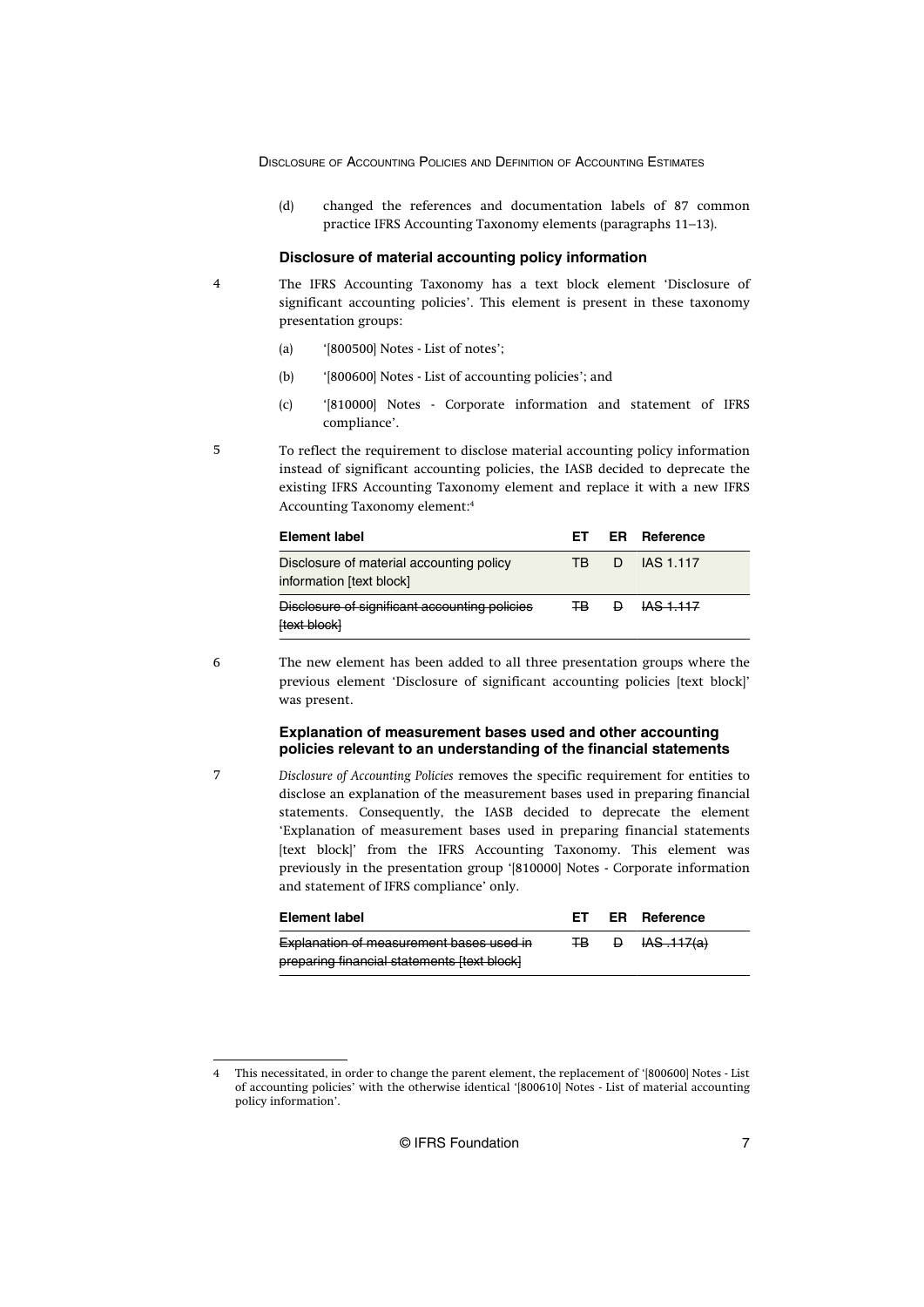- *Disclosure of Accounting Policies* also removes the requirement for entities to disclose a description of other accounting policies relevant to an understanding of the financial statements. The element 'Description of other accounting policies relevant to understanding of financial statements [text block]' is included in these presentation groups:
	- (a) '[810000] Notes Corporate information and statement of IFRS compliance'; and
	- (b) '[800600] Notes List of accounting policies'.
- The presentation group '[800600] Notes List of accounting policies' includes a list of elements relating to the disclosure of accounting policy information that relates to transactions, other events or conditions. An element 'Description of other accounting policies relevant to understanding of financial statements [text block]' is included in the list. Such elements are often included in the IFRS Accounting Taxonomy to complete the logical breakdown of a group.<sup>5</sup> Since the amendment deleted the requirement to disclose the other accounting policies used that are relevant to an understanding of the financial statements, the IASB considered retaining this element as a common practice element, however:
	- (a) all material accounting policy information, including any accounting policy not specifically covered by an element included in the list, will also be tagged using the parent element 'Disclosure of material accounting policy information'.
	- (b) the use of entity-specific extension elements for specific individual accounting policies would not be less informative than the use of this 'Description of other accounting policies relevant to understanding of financial statements' element. Such extension elements could be suitably anchored to the parent element where anchoring is used.
	- (c) a review of this element's usage showed that it was typically misused. For example, it was used by 7% of Securities and Exchange Commission foreign private issuer IFRS filers in the 2020 fiscal year. A more appropriate and specific element in the IFRS Accounting Taxonomy should have been used for each of the most frequently observed types of content that the element was used to tag.<sup>6</sup> These uses included disclosures relating to:
		- (i) the initial application by an entity of an IFRS Accounting Standard, amendment or interpretation;

8

9

<sup>5</sup> See the 'completeness' criterion for common practice elements described in *[Using the IFRS](https://cdn.ifrs.org/-/media/feature/standards/taxonomy/general-resources/common-practice-guide.pdf?la=en) [Taxonomy—Guide to Common Practice Content](https://cdn.ifrs.org/-/media/feature/standards/taxonomy/general-resources/common-practice-guide.pdf?la=en)*.

<sup>6</sup> 'Disclosure of initial application of standards or interpretations', 'Disclosure of expected impact of initial application of new standards or interpretations', 'Statement of IFRS compliance' and 'Disclosure of basis of consolidation' respectively. These, plus the 'Level of rounding used in financial statements', 'Description of presentation currency' and 'Disclosure of going concern', would have provided better tagging for all but three foreign private issuers tagged disclosures with the element 'Description of other accounting policies relevant to understanding of financial statements'.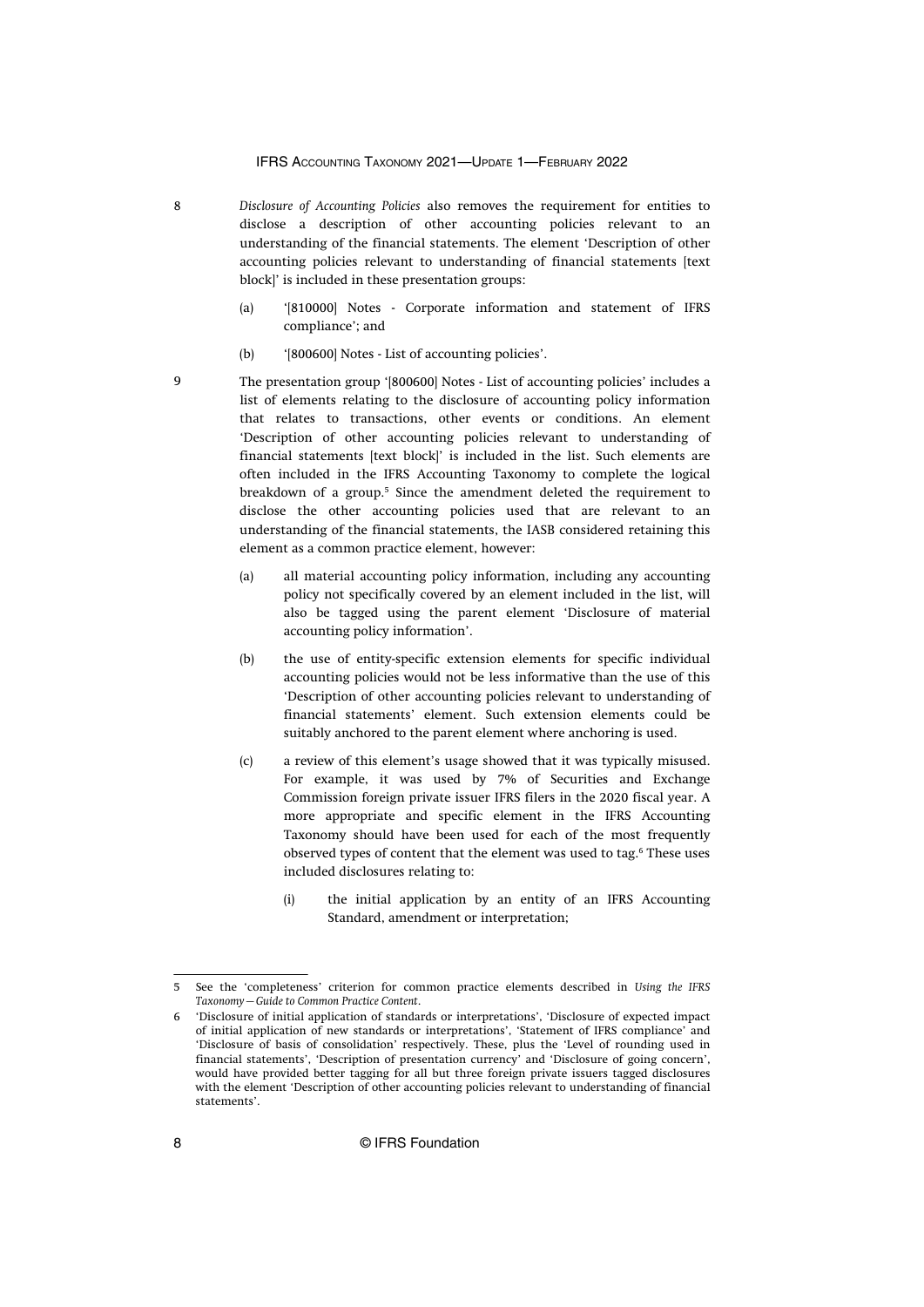- <span id="page-9-0"></span>(ii) where an entity has not applied a new IFRS Accounting Standard that has been issued but is not yet effective;
- (iii) a statement of compliance with IFRS Accounting Standards; and
- (iv) basis of consolidation used in preparing financial statements.

10

Consequently, the IASB decided to deprecate the element 'Description of other accounting policies relevant to understanding of financial statements'.

| <b>Element label</b>                                                                                          | FТ |   | <b>ER</b> Reference |
|---------------------------------------------------------------------------------------------------------------|----|---|---------------------|
| Disclosure of significant accounting policies<br><b>ftext block</b>                                           | ∓B | ₽ | <b>IAS 1.117</b>    |
| Disclosure of material accounting policy<br>information [text block]                                          | TB | D | IAS 1.117           |
| .                                                                                                             |    |   |                     |
| Description of accounting policy for<br>warrants [text block]                                                 |    |   | TB CP IAS 1.117(b)  |
| Description of other accounting policies<br>relevant to understanding of financial<br>statements Itext blockl | ∓B | Ð | AS 1.117(b)         |

#### **Changes to element references and documentation labels**

- The IFRS Accounting Taxonomy has 90 common practice elements relating to the disclosure of accounting policy information for transactions, other events or conditions. All these elements have a single element reference which is 'IAS 1.117(b)'. 11
- Out of these 90 elements, three elements have an expiry date of 1 January 2023. Since the amendments have an effective date of 1 January 2023, only 87 common practice elements will stay after 1 January 2023. 12
- As noted in paragraph 11, *Disclosure of Accounting Policies* deletes paragraph 117(b) of IAS 1. Consequently, the IASB decided to change the reference of these 87 common practice elements to paragraph 117 of IAS 1, and to amend their documentation labels to emphasise the disclosure of material accounting policy information, as illustrated in the next table for one such element. Appendices C and D includes the list of reference and documentation label changes respectively for the 87 elements. The IASB decided, however, that it would not be beneficial to replace these elements with new equivalents, considering that keeping the continuity of elements and element labels would be simpler for preparers and consumers of financial data. The IASB decided to change the documentation labels of only those elements which have reference to paragraph 117 of IAS 1. 13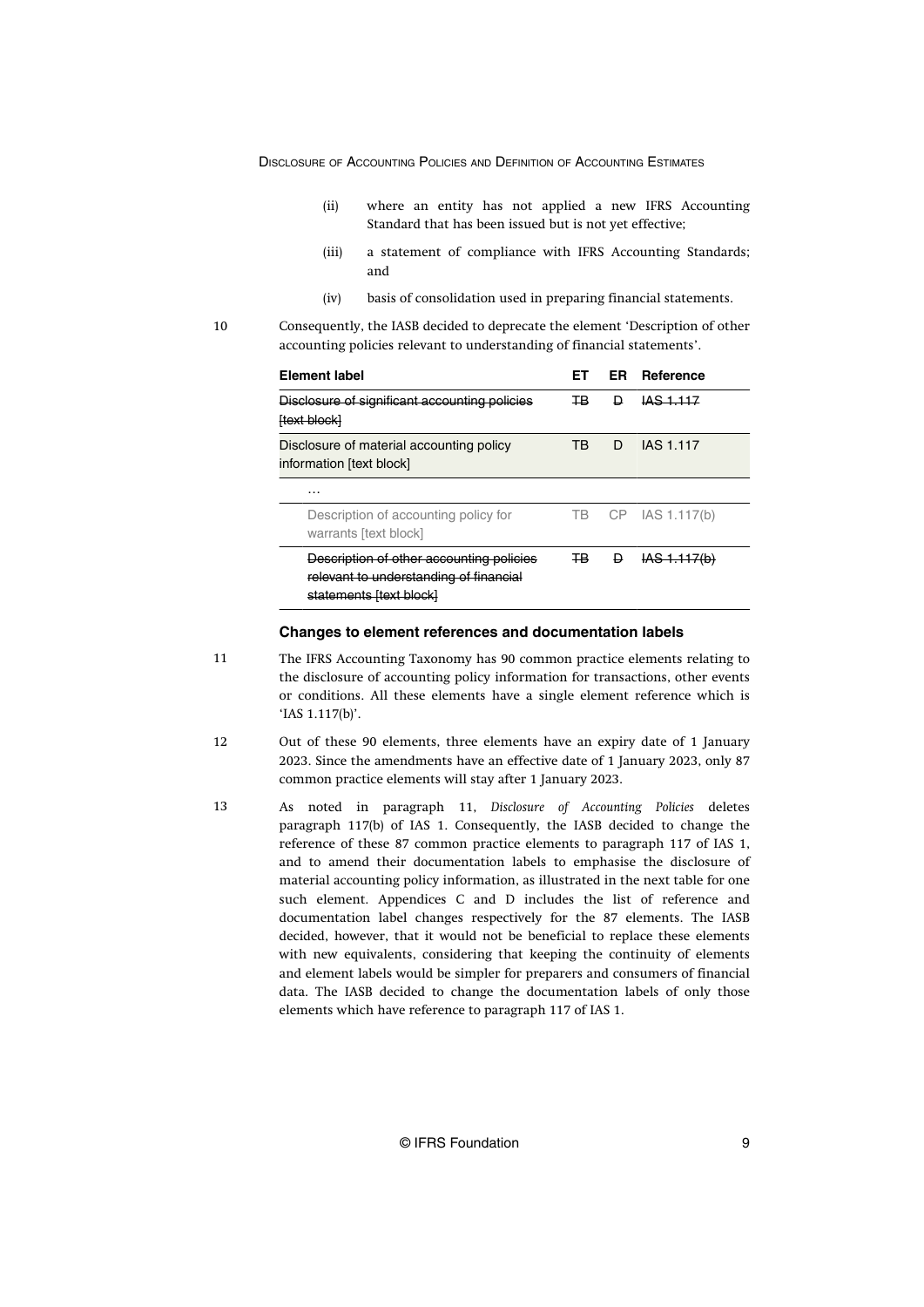<span id="page-10-0"></span>

| <b>Element label</b>                                          | <b>Documentation label</b>                                                                                                                                                                     |
|---------------------------------------------------------------|------------------------------------------------------------------------------------------------------------------------------------------------------------------------------------------------|
| Description of accounting<br>policy for warrants [text block] | The description of the entity's material account-<br>ing policy information for warrants. Warrants<br>are financial instruments that give the holder<br>the right to purchase ordinary shares. |

# **Measurement bases for financial instruments**

14

- *Disclosure of Accounting Policies* made this consequential amendment to paragraph 21 of IFRS 7 *Financial Instruments: Disclosures*:
	- 21 In accordance with paragraph 117 of IAS 1 *Presentation of Financial Statements* (as revised in 2007), an entity discloses material its significant accounting policy information-policies comprising the measurement basis (or bases) used in preparing the financial statements and the other accounting policies used that are relevant to an understanding of the financial statements. Information about the measurement basis (or bases) for financial instruments used in preparing the financial statements is expected to be material accounting policy information.
- To reflect paragraph 21 of IFRS 7, the IASB added a new IFRS Accounting Taxonomy element and added an existing element 'Description of accounting policy for financial instruments [text block]' to the presentation group '[822390] Notes - Financial instruments'. The existing element will be the parent of the new element. 15

| <b>Element label</b>                                                                                                 | FТ  |   | <b>ER</b> Reference |
|----------------------------------------------------------------------------------------------------------------------|-----|---|---------------------|
| Disclosure of financial instruments [text block]                                                                     | TB. | D | IFRS 7 – Scope      |
| Description of accounting policy for financial TB CP <del>IAS 1.117(b)</del><br>instruments [text block]             |     |   |                     |
|                                                                                                                      |     |   | IAS 1.117           |
| Explanation of measurement bases for<br>financial instruments used in preparing<br>financial statements [text block] | TB. |   | F IFRS 7.21         |

#### **Disclosure of the fact of early application**

16

An entity is required to apply the amendments made to IAS 1 and IFRS 7 by *Disclosure of Accounting Policies* for annual reporting periods beginning on or after 1 January 2023.

Early application of the amendments to IAS 1 and IFRS 7 is permitted. If an entity applies these amendments for an earlier period, it shall disclose that fact (see, for example, paragraph 139V of IAS 1, added by *Disclosure of Accounting Policies*). Consequently, the IASB added a reference to the line item and a new member to the table 'Disclosure of initial application of standards or interpretations' in the presentation group '[811000] Notes – Accounting policies, changes in accounting estimates and errors'. An entity can combine the line item and new member to tag the disclosure of the fact of early application of the amendments to IAS 1 made by *Disclosure of Accounting Policies*. 17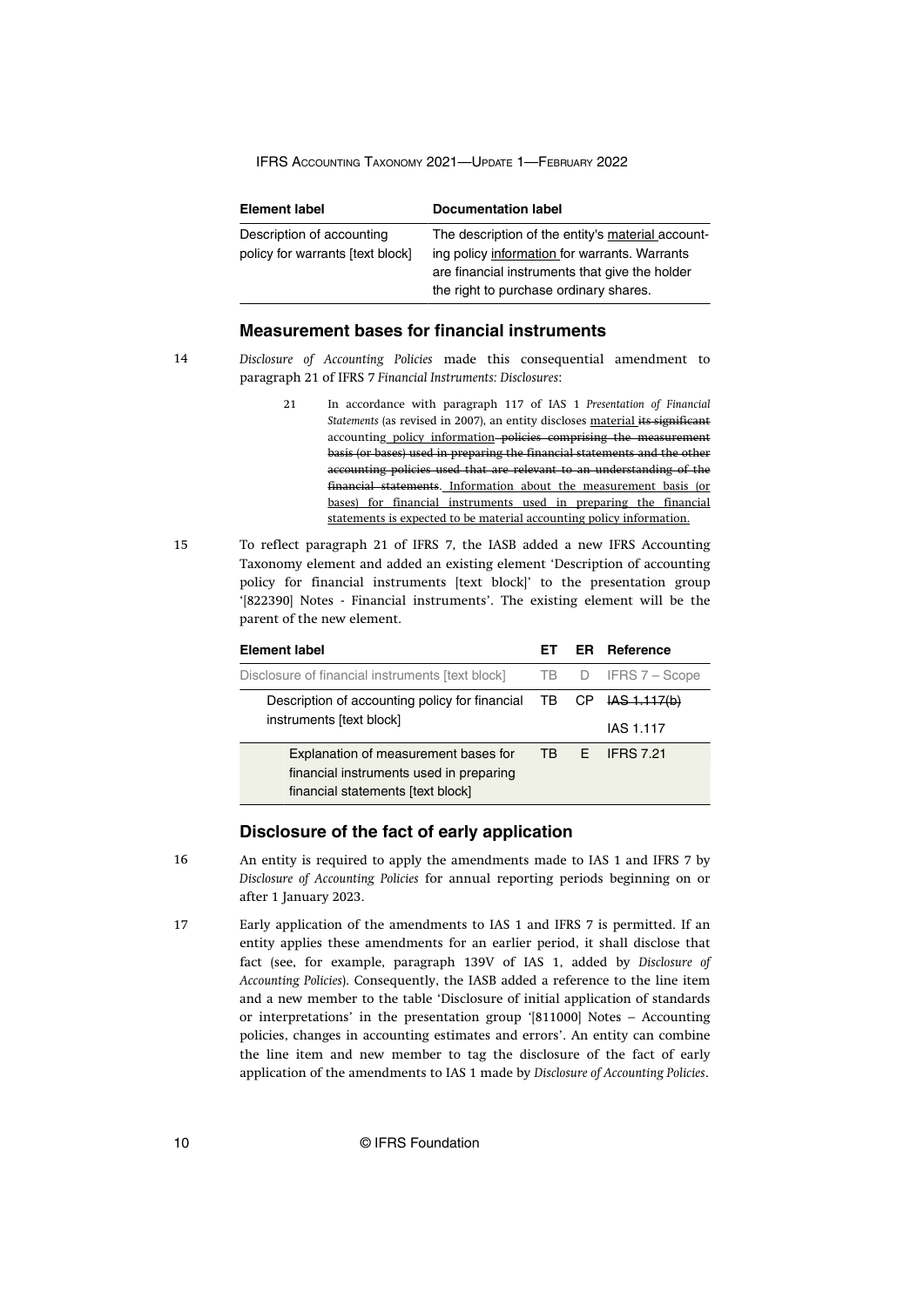<span id="page-11-0"></span>

|  |  |  | DISCLOSURE OF ACCOUNTING POLICIES AND DEFINITION OF ACCOUNTING ESTIMATES |
|--|--|--|--------------------------------------------------------------------------|
|--|--|--|--------------------------------------------------------------------------|

| <b>Element label</b>                                                                                            | EТ | ER  | Reference <sup>7</sup>                                             |
|-----------------------------------------------------------------------------------------------------------------|----|-----|--------------------------------------------------------------------|
| Description of transitional provisions of initially<br>applied IFRS that might have effect on future<br>periods | T. | D   | IAS 8.28(e)                                                        |
| Description of fact that new or amended IFRS<br>Standard is applied early                                       | т  | D   | <b>IAS 1.139V</b>                                                  |
| <b>Axes and members</b>                                                                                         |    |     |                                                                    |
| <b>Element label</b>                                                                                            |    | ER. | Reference                                                          |
| Initially applied IFRSs (A)                                                                                     |    | D   | <b>IAS 8.28</b>                                                    |
| Initially applied IFRSs (DM)                                                                                    |    | Ð   | IAS 8.28                                                           |
| Interest Rate Benchmark Reform-Phase 2<br>(M)                                                                   |    | D   | IFRS 9.7.1.10,<br>IAS 39.108H,<br>IFRS 4.50,<br><b>IFRS 16.C1B</b> |
| <b>IFRS 17 (M)</b>                                                                                              |    | D   | <b>IFRS 17.C1</b>                                                  |
| .                                                                                                               |    |     |                                                                    |
| Disclosure of Accounting Policies (M)                                                                           |    | D   | <b>IAS 1.139V</b>                                                  |

# **Change to the IFRS Accounting Taxonomy to reflect Definition of Accounting Estimates**

…

*Definition of Accounting Estimates* amended paragraph 5 of IAS 8 to introduce a definition of the term 'accounting estimates'. The new definition replaced the definition of 'change in accounting estimate':

> **5 The following terms are used in this Standard with the meanings specified:**

> > *Accounting estimates* **are monetary amounts in financial statements that are subject to measurement uncertainty.**

> > **A** *change in accounting estimate* **is an adjustment of the carrying amount of an asset or a liability, or the amount of the periodic consumption of an asset, that results from the assessment of the present status of, and expected future benefits and obligations associated with, assets and liabilities. Changes in accounting estimates result from new information or new developments and, accordingly, are not corrections of errors.**

© IFRS Foundation 11

<sup>18</sup>

<sup>7</sup> For simplicity, only the addition of references related to the amendments are shown in this table; other references for this line item will be unchanged by these proposals.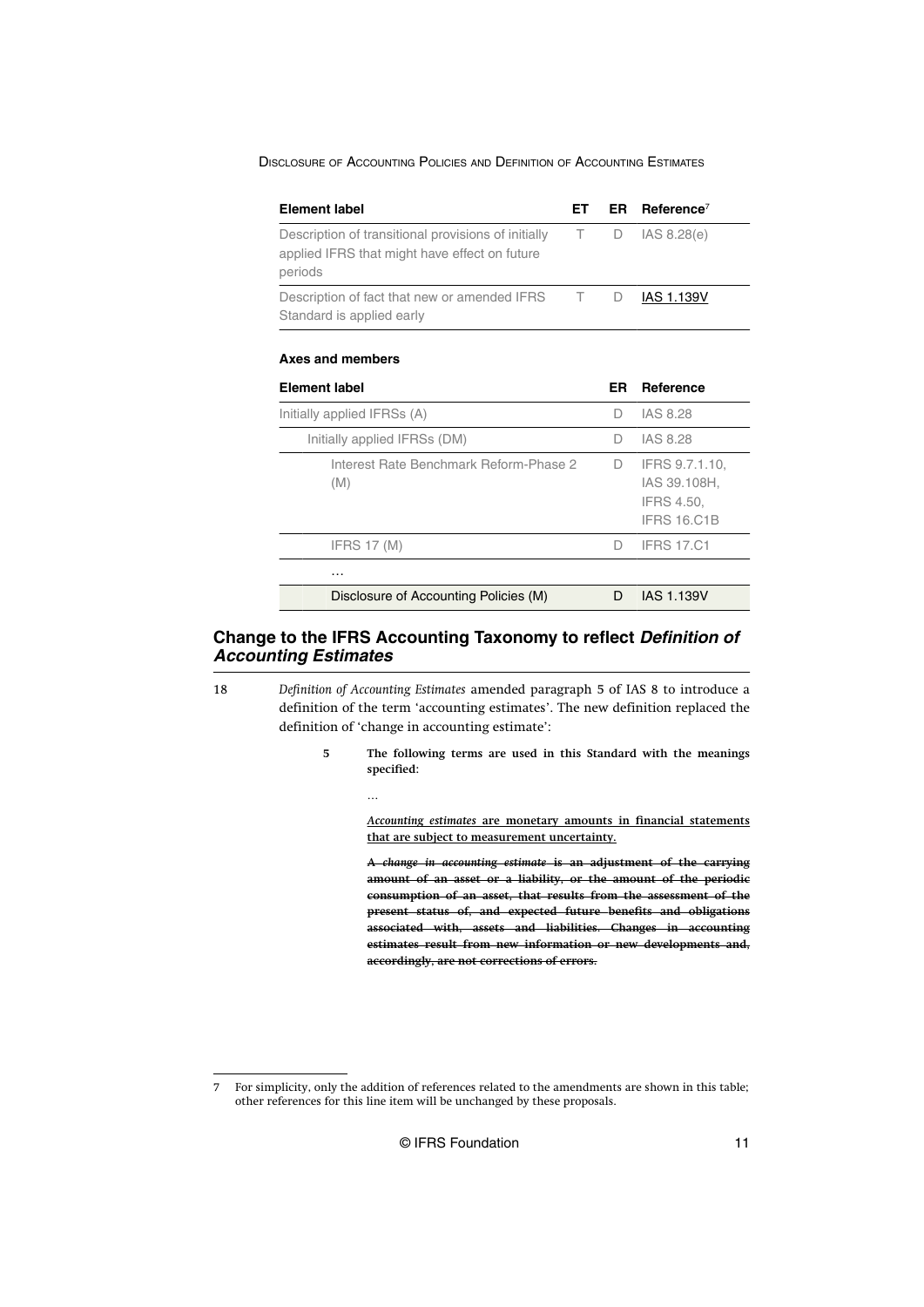# **Documentation label**

<span id="page-12-0"></span>19

To reflect these amendments, the IASB changed the documentation label of the element 'Accounting estimates [member]' within the IFRS Accounting Taxonomy.

| Element label             | <b>Documentation label</b>                       |
|---------------------------|--------------------------------------------------|
| Accounting estimates [DM] | This member stands for monetary amounts in       |
|                           | financial statements that are subject to         |
|                           | measurement uncertainty an asset, a liability or |
|                           | a periodic consumption of an asset, subject to   |
|                           | adjustments that result from the assessment of   |
|                           | the present status of, and expected future       |
|                           | benefits and obligations associated with, assets |
|                           | and liabilities. It also represents the standard |
|                           | value for the 'Accounting estimates' axis if no  |
|                           | other member is used.                            |

12 © IFRS Foundation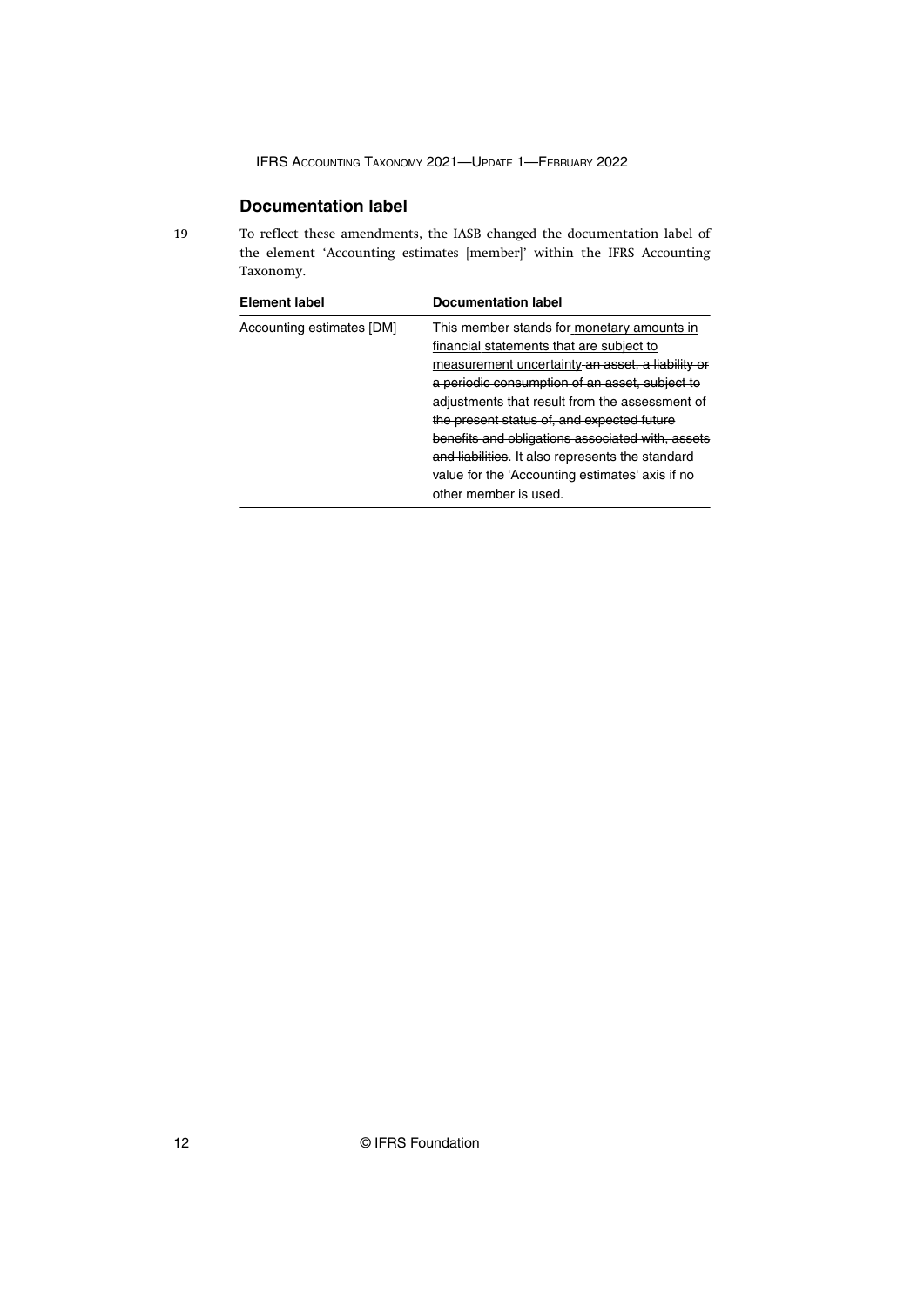# <span id="page-13-0"></span>**Approval by the IASB of IFRS Accounting Taxonomy Update 1 published in February 2022**

IFRS® Taxonomy 2021—Update 1 *Disclosure of Accounting Policies* and *Definition of Accounting Estimates* was approved for publication by all 12 members of the International Accounting Standards Board.

Andreas Barckow Chair Suzanne Lloyd Vice-Chair Nick Anderson Tadeu Cendon Zach Gast Jianqiao Lu Bruce Mackenzie Bertrand Perrin Thomas Scott Rika Suzuki Ann Tarca Mary Tokar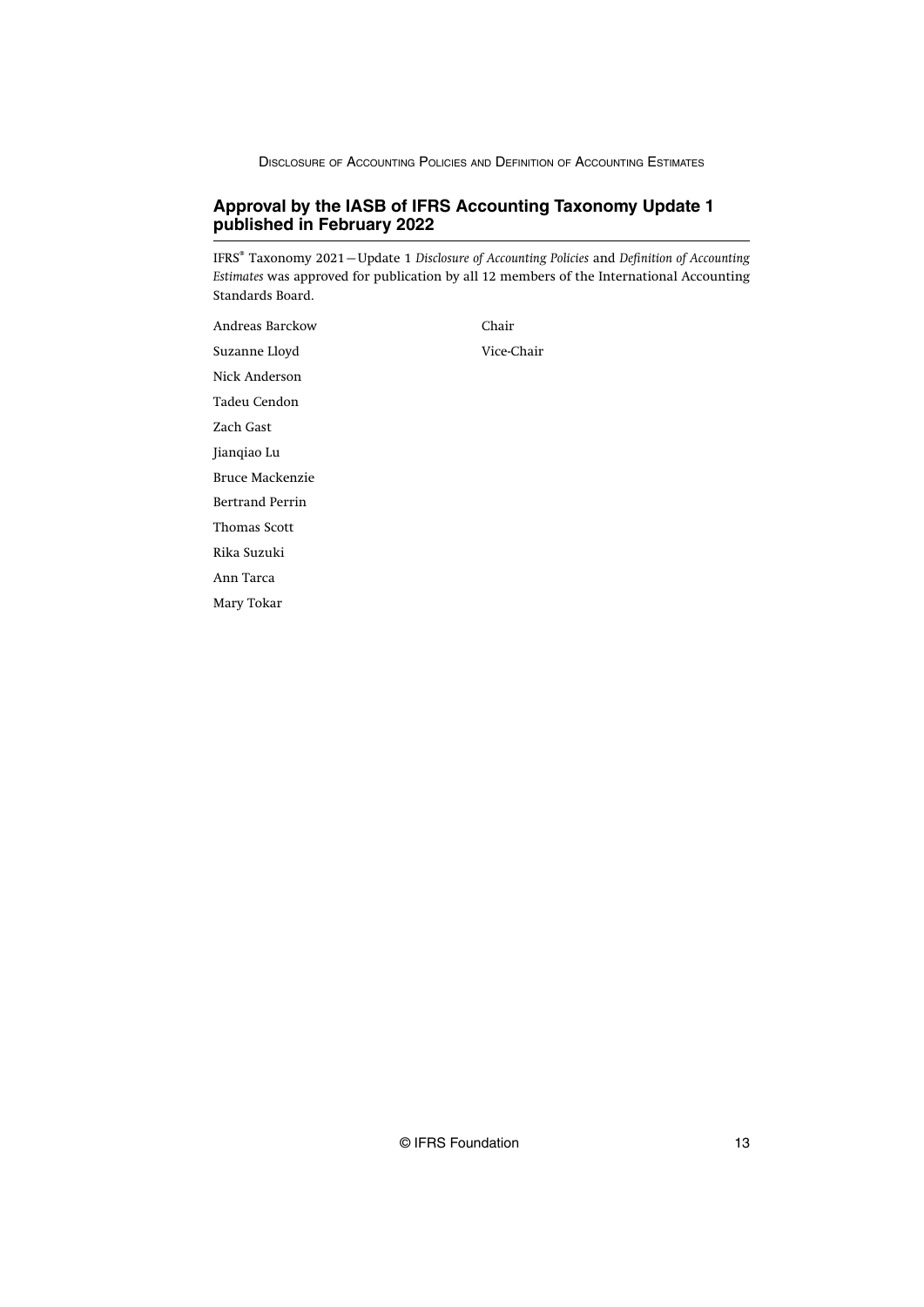# <span id="page-14-0"></span>**Appendix A—IFRS Accounting Taxonomy content terminology**

This appendix contains brief explanations of the IFRS Accounting Taxonomy terms used elsewhere in this document.

| The IFRS Accounting Taxonomy contains<br>These IFRS Accounting Taxonomy<br>elements that represent disclosures in<br>elements have:<br>financial statements prepared in accord-<br>element names and element<br>ance with IFRS Accounting Standards.<br>identifiers-unique computer tags<br>used to identify and mark up the data.<br>These elements are described using:<br>element standard labels-human-<br>line items-which represent the<br>$\bullet$<br>readable names reflecting the account-<br>accounting concepts being reported.<br>They can be either numerical or<br>ing meaning of an element. Some<br>elements have additional labels that<br>narrative, reflecting the figures and<br>narrative reported, for example,<br>provide more specific descriptions to,<br>'Assets', 'Property, plant and<br>for example, indicate a total (total<br>equipment' and 'Description of<br>label) or to distinguish between<br>accounting policy for government<br>opening and closing balances (period<br>start and end labels). Such additional<br>grants'.<br>labels do not alter the accounting<br>axes and members-information<br>meaning of the element but are used<br>categories and components that<br>for displaying IFRS Accounting Taxono-<br>accounting concepts can be broken<br>my presentation relationships.<br>down into or reported by, for example,<br>'Classes of property, plant and<br>element types (ET)-categories of<br>$\bullet$<br>equipment'. All axes in the IFRS<br>permitted data values, for example,<br>text (T), text block (TB), monetary (M),<br>Accounting Taxonomy have a default<br>member that applies whenever a<br>decimal (DEC), percentage (PER),<br>preparer does not combine a line item<br>duration (DUR).<br>with a specific member to tag the value<br>Text element types are used for<br>of a disclosure.<br>narrative disclosures. They are also<br>used when IFRS Accounting<br>tables-logical groupings of IFRS<br>Accounting Taxonomy axes, members<br>Standards do not specify the details<br>and line items.<br>of a disclosure requirement, but<br>that disclosure requirement is<br>expected to be expressed in a free-<br>text format by a preparer.<br>Text block element types are used<br>for a set of information which may<br>include, for example, numerical<br>disclosures, narrative explanations,<br>tables, etc. | Core content-IFRS Accounting Taxonomy elements |  |  |  |
|---------------------------------------------------------------------------------------------------------------------------------------------------------------------------------------------------------------------------------------------------------------------------------------------------------------------------------------------------------------------------------------------------------------------------------------------------------------------------------------------------------------------------------------------------------------------------------------------------------------------------------------------------------------------------------------------------------------------------------------------------------------------------------------------------------------------------------------------------------------------------------------------------------------------------------------------------------------------------------------------------------------------------------------------------------------------------------------------------------------------------------------------------------------------------------------------------------------------------------------------------------------------------------------------------------------------------------------------------------------------------------------------------------------------------------------------------------------------------------------------------------------------------------------------------------------------------------------------------------------------------------------------------------------------------------------------------------------------------------------------------------------------------------------------------------------------------------------------------------------------------------------------------------------------------------------------------------------------------------------------------------------------------------------------------------------------------------------------------------------------------------------------------------------------------------------------------------------------------------------------------------------------------------------------------------------------------------------------------------------------------------------------|------------------------------------------------|--|--|--|
|                                                                                                                                                                                                                                                                                                                                                                                                                                                                                                                                                                                                                                                                                                                                                                                                                                                                                                                                                                                                                                                                                                                                                                                                                                                                                                                                                                                                                                                                                                                                                                                                                                                                                                                                                                                                                                                                                                                                                                                                                                                                                                                                                                                                                                                                                                                                                                                             |                                                |  |  |  |
|                                                                                                                                                                                                                                                                                                                                                                                                                                                                                                                                                                                                                                                                                                                                                                                                                                                                                                                                                                                                                                                                                                                                                                                                                                                                                                                                                                                                                                                                                                                                                                                                                                                                                                                                                                                                                                                                                                                                                                                                                                                                                                                                                                                                                                                                                                                                                                                             |                                                |  |  |  |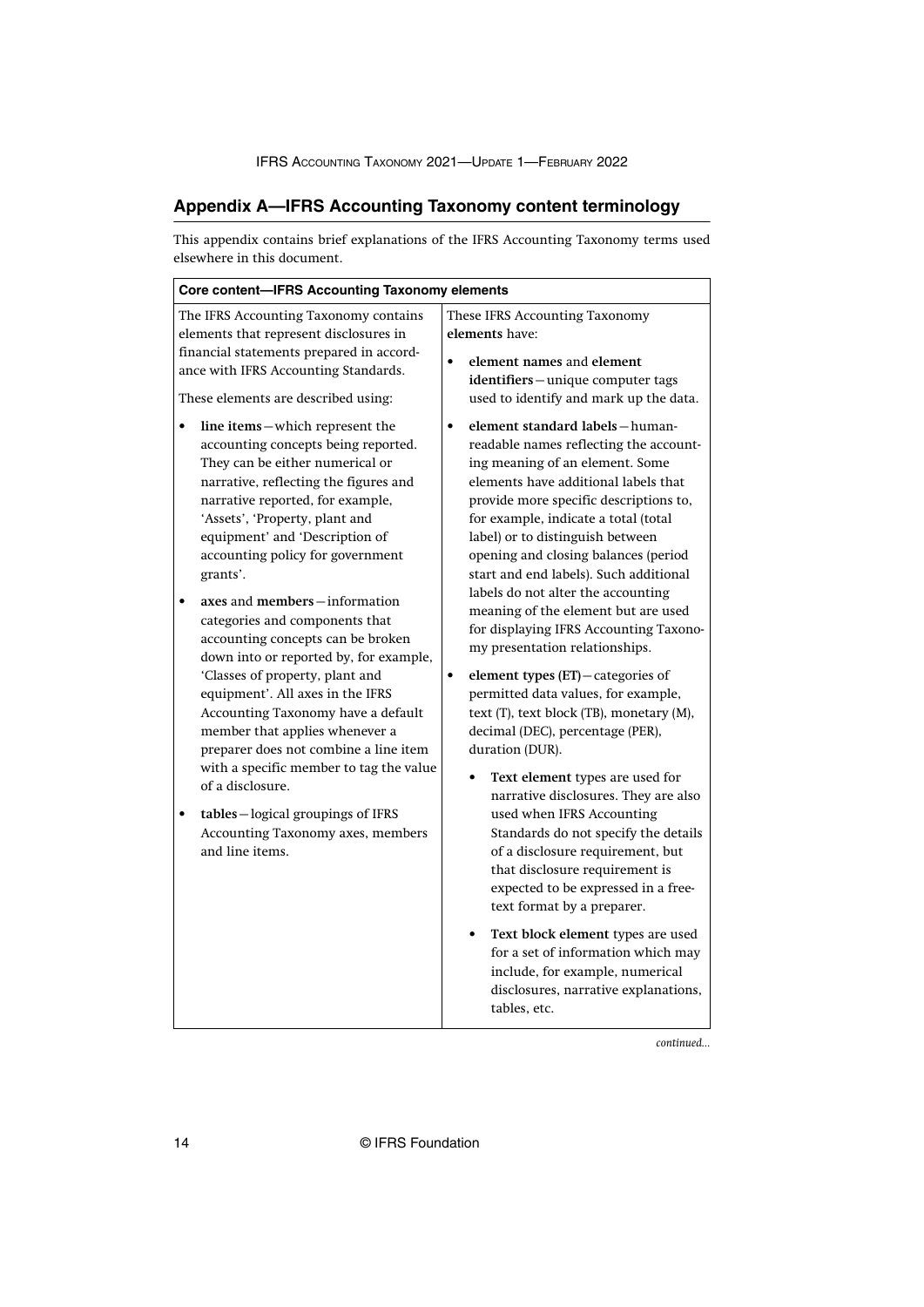*...continued*

| Core content—IFRS Accounting Taxonomy elements |                                                                                                                                                                                                                                                                                                         |  |  |
|------------------------------------------------|---------------------------------------------------------------------------------------------------------------------------------------------------------------------------------------------------------------------------------------------------------------------------------------------------------|--|--|
|                                                | element properties, such as:                                                                                                                                                                                                                                                                            |  |  |
|                                                | the period – which indicates<br>٠<br>whether the element is expected to<br>be reported for a period of time<br>(duration) or at a particular point<br>in time (instant); and<br>the balance – which indicates<br>whether the element is generally<br>expected to be reported as a credit<br>or a debit. |  |  |

| Supporting content--Documentation and references for IFRS Accounting<br><b>Taxonomy elements</b>                |                                                                                                                                                                                                                                                                                                                                                                                                                                                                                                                                                                                                                                                                                                                                                     |
|-----------------------------------------------------------------------------------------------------------------|-----------------------------------------------------------------------------------------------------------------------------------------------------------------------------------------------------------------------------------------------------------------------------------------------------------------------------------------------------------------------------------------------------------------------------------------------------------------------------------------------------------------------------------------------------------------------------------------------------------------------------------------------------------------------------------------------------------------------------------------------------|
| The IFRS Accounting Taxonomy provides<br>supporting content explaining<br>the accounting meaning of an element. | This content includes:<br>references – which link an element to<br>$\bullet$<br>the authoritative literature, for<br>example, IFRS 15 Revenue from Contracts<br>with Customers.<br>element reference types (ER)-which<br>define the source of an element, for<br>example, disclosure (D), example (E)<br>and common practice (CP).<br>documentation labels-which provide<br>a textual definition of each element.<br>The sources of these definitions are<br>the IFRS Accounting Standards and<br>their accompanying materials, when<br>available.<br>guidance labels - which are implemen-<br>tation notes that provide additional<br>help to preparers on the correct use of<br>IFRS Accounting Taxonomy elements<br>within an electronic report. |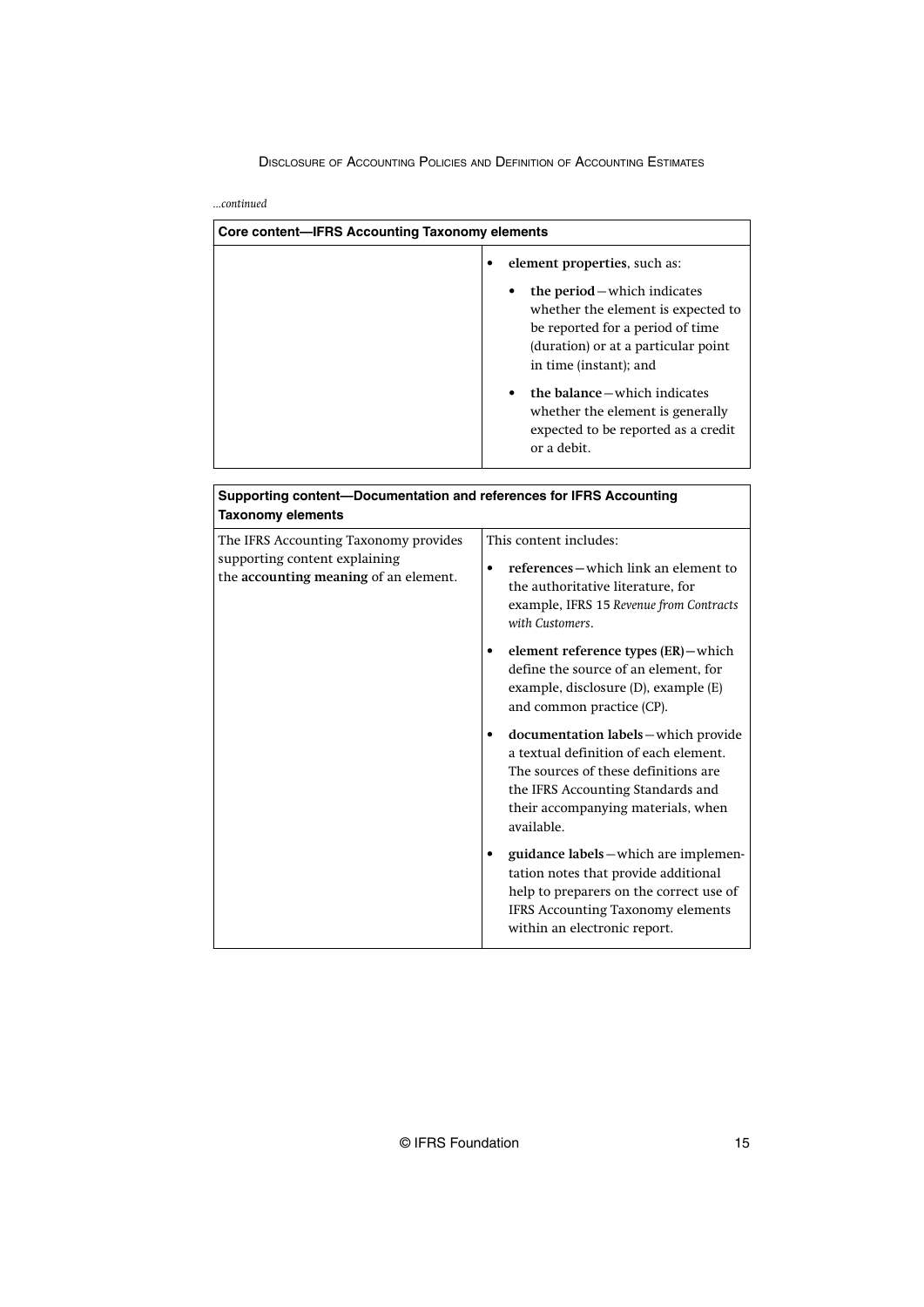| Supporting content-Relationships between IFRS Accounting Taxonomy elements<br>(linkbases)                                                                                                                                                                                                                    |                                                                                                                                                                                                                                                                                              |
|--------------------------------------------------------------------------------------------------------------------------------------------------------------------------------------------------------------------------------------------------------------------------------------------------------------|----------------------------------------------------------------------------------------------------------------------------------------------------------------------------------------------------------------------------------------------------------------------------------------------|
| The IFRS Accounting Taxonomy calcula-<br>tion linkbase explains how elements may<br>relate mathematically to each other.                                                                                                                                                                                     | For example, this content includes:<br>summations of elements to a total or<br>subtotal: and<br>formulas to indicate that an element is<br>a ratio of other taxonomy elements.                                                                                                               |
| The IFRS Accounting Taxonomy uses the<br>presentation linkbase to provide presenta-<br>tion views under which the line items.<br>axes and members (or combinations of<br>these as tables) have been grouped. This<br>supports human-readable viewing and<br>navigation of the IFRS Accounting Taxono-<br>my. | The IFRS Accounting Taxonomy has specif-<br>ic presentation elements:<br>headings (abstract elements); and<br>$\bullet$<br>presentation groups.<br>These elements are not used when tagging<br>financial statements. These headings and<br>presentation groups also have<br>standard labels. |
| The IFRS Accounting Taxonomy uses the<br>definition linkbase to provide views under<br>which the combined line items, axes and<br>members (tables) have been grouped. This<br>supports computer-readable use of the<br>IFRS Accounting Taxonomy.                                                             | For example, the content includes:<br>a definition for each table; and<br>a default member for each axis.<br>٠                                                                                                                                                                               |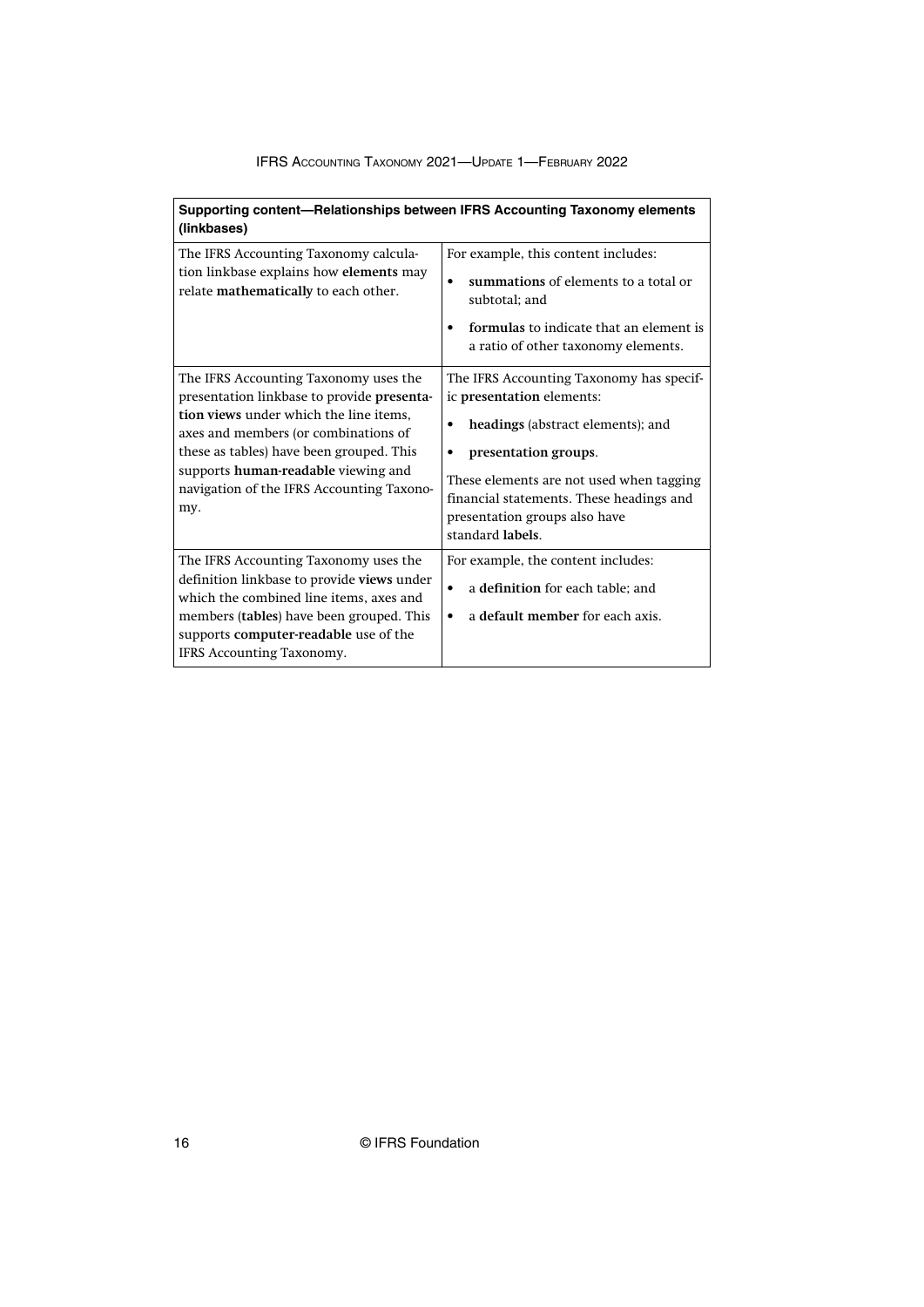## <span id="page-17-0"></span>**Appendix B—Documentation labels for new elements**

This appendix shows the documentation labels for the new elements.

#### **Disclosure of material accounting policy information (paragraph 5)**

| <b>Element label</b>     | Documentation label               | ER | Reference |
|--------------------------|-----------------------------------|----|-----------|
| Disclosure of material   | The entire disclosure of material | D  | IAS 1.117 |
| accounting policy        | accounting policy information     |    |           |
| information [text block] | applied by the entity.            |    |           |

#### **Measurement bases for financial instruments (paragraph 15)**

| <b>Element label</b>       | <b>Documentation label</b>          | ER | Reference        |
|----------------------------|-------------------------------------|----|------------------|
| <b>Explanation of</b>      | The explanation of the              | F  | <b>IFRS 7.21</b> |
| measurement bases for      | measurement basis (or bases) for    |    |                  |
| financial instruments      | financial instruments used in       |    |                  |
| used in preparing          | preparing the financial statements. |    |                  |
| financial statements [text |                                     |    |                  |
| block]                     |                                     |    |                  |

#### **Disclosure of the fact of early application (paragraph 17)**

| <b>Element label</b> | <b>Documentation label</b>                                   | ER | Reference         |
|----------------------|--------------------------------------------------------------|----|-------------------|
|                      | Disclosure of Accounting This member stands for Disclosure D |    | <b>IAS 1.139V</b> |
| Policies (M)         | of Accounting Policies                                       |    |                   |
|                      | (Amendments to IAS 1 and IFRS)                               |    |                   |
|                      | Practice Statement 2) issued in                              |    |                   |
|                      | February 2021.                                               |    |                   |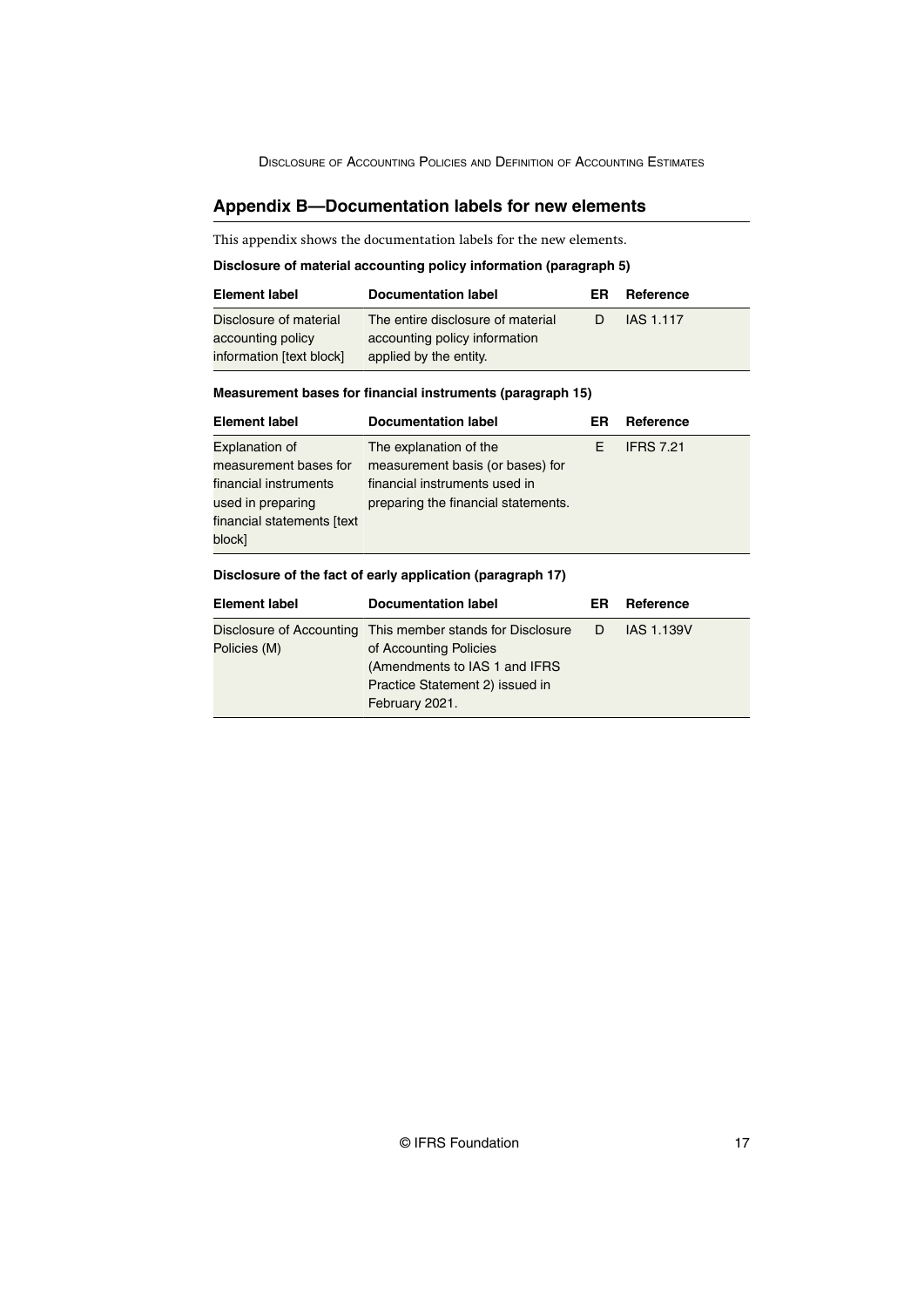# <span id="page-18-0"></span>**Appendix C—New reference**

This appendix shows changes to the references of 87 IFRS Accounting Taxonomy elements (paragraphs 11–13).

| <b>Element label</b>                                                                                               | ET | <b>CP</b> | Reference                                    |
|--------------------------------------------------------------------------------------------------------------------|----|-----------|----------------------------------------------|
| Description of accounting policy for biological assets<br>[text block]                                             |    | СP        | $\overline{AS}$ 1.117(b)<br><b>IAS 1.117</b> |
| Description of accounting policy for borrowing costs<br>[text block]                                               | тв | СP        | AS 1.117(b) <br><b>IAS 1.117</b>             |
| Description of accounting policy for borrowings [text<br>block]                                                    | TB | CP        | IAS 1.117(b)<br><b>IAS 1.117</b>             |
| Description of accounting policy for business<br>combinations [text block]                                         | тв | СP        | $HAS - 1.117(b)$<br><b>IAS 1.117</b>         |
| Description of accounting policy for business<br>combinations and goodwill [text block]                            | ТB | CP        | $1AS + 117(b)$<br>IAS 1.117                  |
| Description of accounting policy for cash flows [text]<br>block]                                                   | TB | CP        | IAS 1.117(b)<br><b>IAS 1.117</b>             |
| Description of accounting policy for collateral [text<br>block]                                                    | тв | СP        | <del>IAS 1.117(b)</del><br><b>IAS 1.117</b>  |
| Description of accounting policy for construction in<br>progress [text block]                                      | ТB | CP        | AS 1.117(b) <br><b>IAS 1.117</b>             |
| Description of accounting policy for contingent liabili-<br>ties and contingent assets [text block]                | ТB | СP        | <del>IAS 1.117(b)</del><br><b>IAS 1.117</b>  |
| Description of accounting policy for customer acquisi-<br>tion costs [text block]                                  | TB | CP        | IAS 1.117(b)<br><b>IAS 1.117</b>             |
| Description of accounting policy for customer loyalty<br>programmes [text block]                                   | тв | СP        | $HAS$ 1.117(b)<br>IAS 1.117                  |
| Description of accounting policy for decommissioning,<br>restoration and rehabilitation provisions [text block]    | TВ | СP        | $HAS - 1.117(b)$<br>IAS 1.117                |
| Description of accounting policy for deferred acquisi-<br>tion costs arising from insurance contracts [text block] |    | СP        | <del>IAS 1.117(b)</del><br>IAS 1.117         |
| Description of accounting policy for deferred income<br>tax [text block]                                           |    | CP        | AS 1.117(b) <br><b>IAS 1.117</b>             |
| Description of accounting policy for depreciation<br>expense [text block]                                          | тв | СP        | $\overline{AS}$ 1.117(b)<br><b>IAS 1.117</b> |
| Description of accounting policy for derecognition of<br>financial instruments [text block]                        | тв | СP        | IAS 1.117(b)<br>IAS 1.117                    |
| Description of accounting policy for derivative financial<br>instruments [text block]                              | TВ | СP        | IAS 1.117(b)<br><b>IAS 1.117</b>             |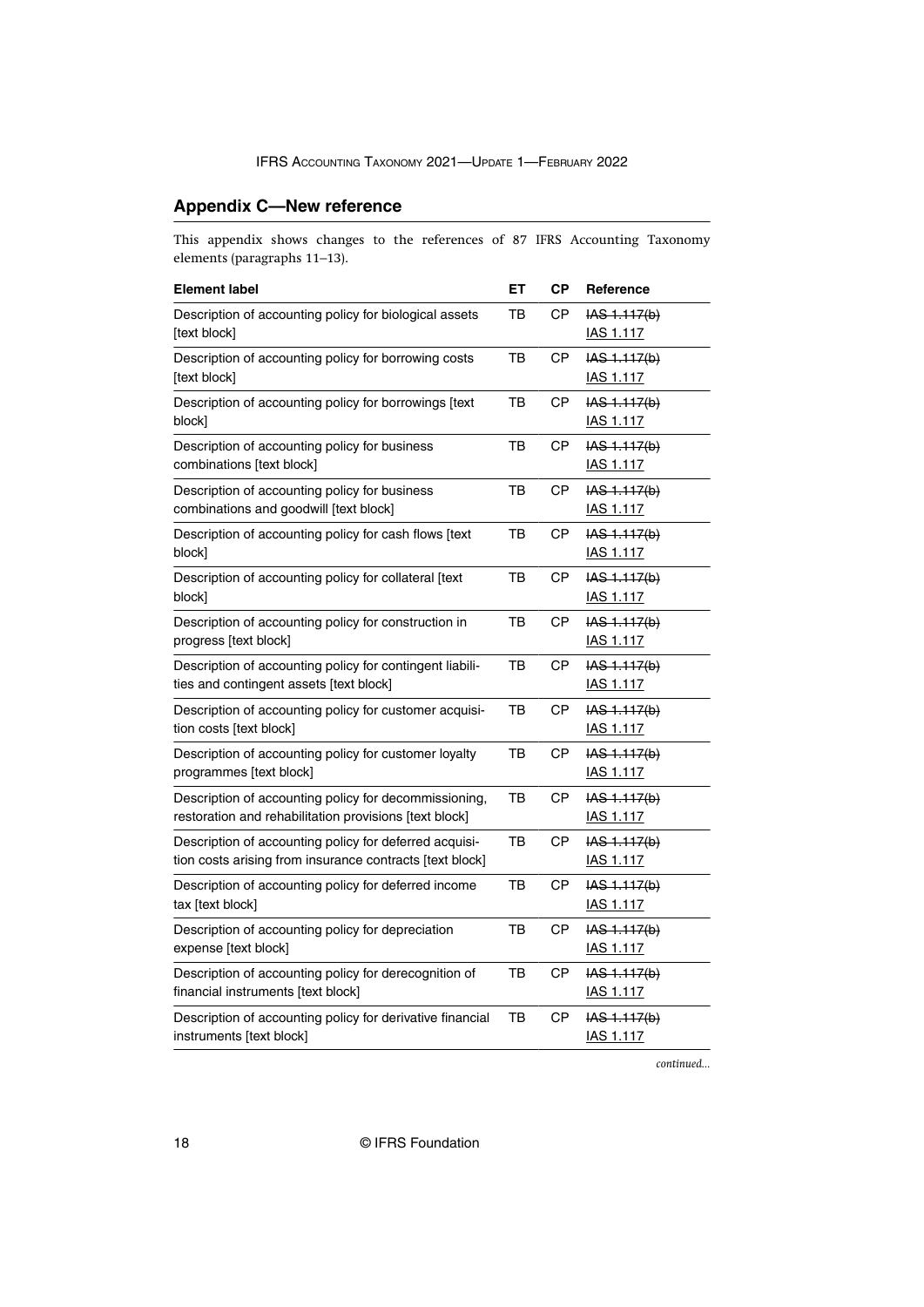*...continued*

| <b>Element label</b>                                                                                              | EТ | <b>CP</b> | Reference                        |
|-------------------------------------------------------------------------------------------------------------------|----|-----------|----------------------------------|
| Description of accounting policy for derivative financial<br>instruments and hedging [text block]                 | тв | CP        | $HAS$ 1.117(b)<br>IAS 1.117      |
| Description of accounting policy for discontinued<br>operations [text block]                                      | тв | <b>CP</b> | IAS 1.117(b)<br><b>IAS 1.117</b> |
| Description of accounting policy for discounts and<br>rebates [text block]                                        | тв | <b>CP</b> | IAS 1.117(b)<br><b>IAS 1.117</b> |
| Description of accounting policy for dividends [text<br>block]                                                    | тв | СP        | IAS 1.117(b)<br><b>IAS 1.117</b> |
| Description of accounting policy for earnings per<br>share [text block]                                           | тв | <b>CP</b> | IAS 1.117(b)<br><b>IAS 1.117</b> |
| Description of accounting policy for emission rights<br>[text block]                                              | тв | СP        | IAS 1.117(b)<br><b>IAS 1.117</b> |
| Description of accounting policy for employee benefits<br>[text block]                                            | тв | СP        | IAS 1.117(b)<br><u>IAS 1.117</u> |
| Description of accounting policy for environment<br>related expense [text block]                                  | тв | <b>CP</b> | IAS 1.117(b)<br><b>IAS 1.117</b> |
| Description of accounting policy for exceptional items<br>[text block]                                            | TB | <b>CP</b> | IAS 1.117(b)<br>IAS 1.117        |
| Description of accounting policy for expenses [text<br>block]                                                     | тв | СP        | IAS 1.117(b)<br><b>IAS 1.117</b> |
| Description of accounting policy for fair value<br>measurement [text block]                                       | TB | <b>CP</b> | IAS 1.117(b)<br><u>IAS 1.117</u> |
| Description of accounting policy for fee and commis-<br>sion income and expense [text block]                      | тв | <b>CP</b> | IAS 1.117(b)<br><b>IAS 1.117</b> |
| Description of accounting policy for finance costs [text<br>block]                                                | тв | СP        | IAS 1.117(b)<br><u>IAS 1.117</u> |
| Description of accounting policy for finance income<br>and costs [text block]                                     | TB | СP        | IAS 1.117(b)<br><b>IAS 1.117</b> |
| Description of accounting policy for financial assets<br>[text block]                                             | тв | СP        | IAS 1.117(b)<br><b>IAS 1.117</b> |
| Description of accounting policy for financial guaran-<br>tees [text block]                                       | ТB | CP        | IAS 1.117(b)<br><b>IAS 1.117</b> |
| Description of accounting policy for financial instru-<br>ments [text block]                                      | TB | <b>CP</b> | IAS 1.117(b)<br>IAS 1.117        |
| Description of accounting policy for financial instru-<br>ments at fair value through profit or loss [text block] | TB | <b>CP</b> | IAS 1.117(b)<br><b>IAS 1.117</b> |
| Description of accounting policy for financial liabilities<br>[text block]                                        | TB | <b>CP</b> | IAS 1.117(b)<br><b>IAS 1.117</b> |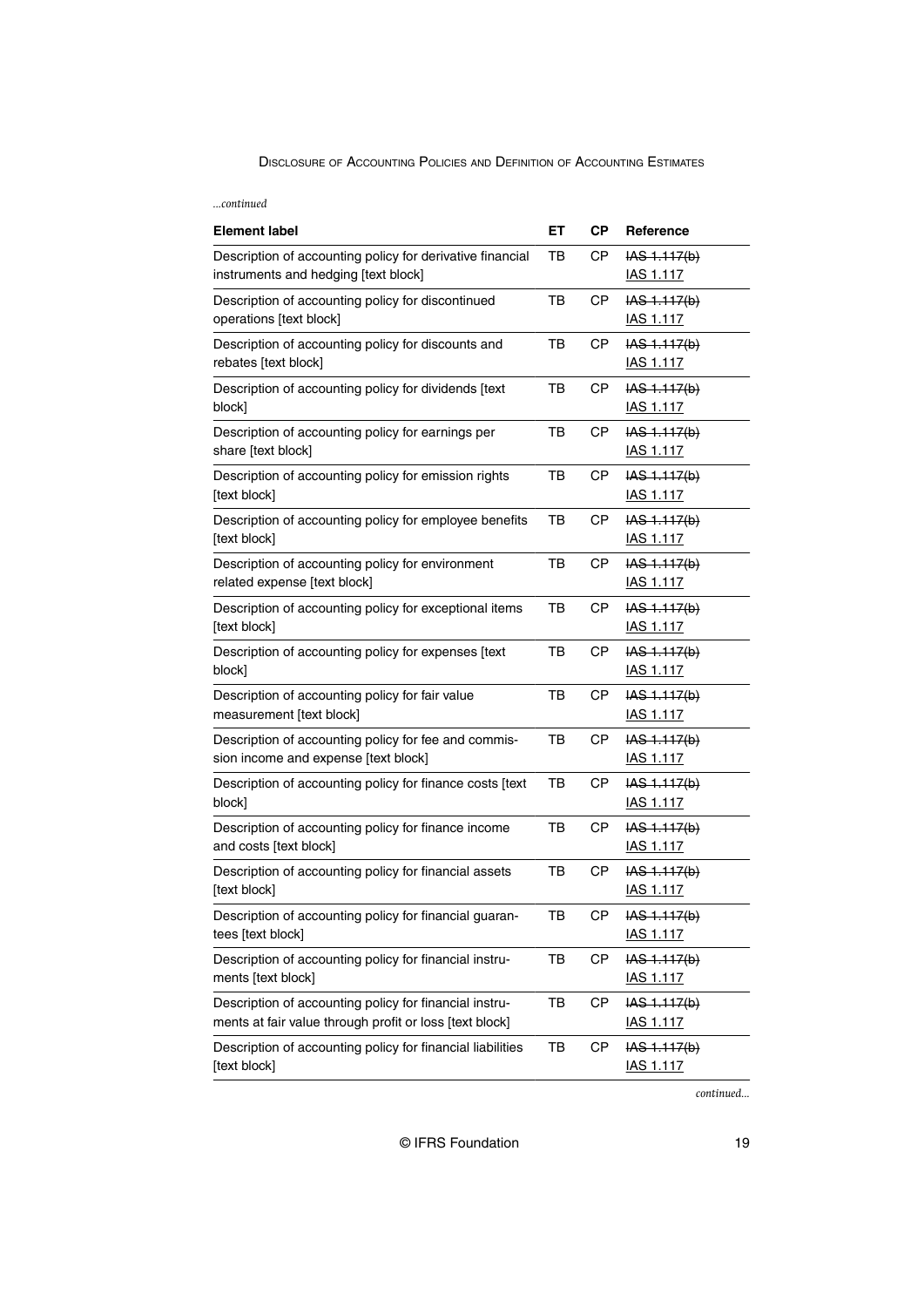*...continued*

| <b>Element label</b>                                                                                                            | EТ | <b>CP</b> | Reference                          |
|---------------------------------------------------------------------------------------------------------------------------------|----|-----------|------------------------------------|
| Description of accounting policy for foreign currency<br>translation [text block]                                               | ΤВ | СP        | $HAS$ 1.117(b)<br>IAS 1.117        |
| Description of accounting policy for franchise fees<br>[text block]                                                             | TB | <b>CP</b> | IAS 1.117(b)<br><b>IAS 1.117</b>   |
| Description of accounting policy for functional curren-<br>cy [text block]                                                      | ΤВ | СP        | IAS 1.117(b)<br><u>IAS 1.117</u>   |
| Description of accounting policy for goodwill [text<br>block]                                                                   | тв | СP        | IAS 1.117(b)<br><b>IAS 1.117</b>   |
| Description of accounting policy for hedging [text<br>block]                                                                    | тв | <b>CP</b> | IAS 1.117(b)<br><b>IAS 1.117</b>   |
| Description of accounting policy for impairment of<br>assets [text block]                                                       | тв | СP        | IAS 1.117(b)<br><b>IAS 1.117</b>   |
| Description of accounting policy for impairment of<br>financial assets [text block]                                             | TB | СP        | IAS 1.117(b)<br><u>IAS 1.117</u>   |
| Description of accounting policy for impairment of<br>non-financial assets [text block]                                         |    | <b>CP</b> | IAS 1.117(b)<br><b>IAS 1.117</b>   |
| Description of accounting policy for income tax [text<br>block]                                                                 |    | <b>CP</b> | IAS 1.117(b)<br><u>IAS 1.117</u>   |
| Description of accounting policy for insurance<br>contracts and related assets, liabilities, income and<br>expense [text block] |    | СP        | IAS 1.117(b)<br><b>IAS 1.117</b>   |
| Description of accounting policy for intangible assets<br>and goodwill [text block]                                             |    | СP        | $HAS$ 1.117(b)<br><b>IAS 1.117</b> |
| Description of accounting policy for intangible assets<br>other than goodwill [text block]                                      |    | <b>CP</b> | IAS 1.117(b)<br><b>IAS 1.117</b>   |
| Description of accounting policy for interest income<br>and expense [text block]                                                |    | СP        | $HAS$ 1.117(b)<br><b>IAS 1.117</b> |
| Description of accounting policy for investment in<br>associates [text block]                                                   |    | <b>CP</b> | IAS 1.117(b)<br><b>IAS 1.117</b>   |
| Description of accounting policy for investment in<br>associates and joint ventures [text block]                                |    | СP        | $HAS$ 1.117(b)<br><b>IAS 1.117</b> |
| Description of accounting policy for investments in<br>joint ventures [text block]                                              |    | <b>CP</b> | IAS 1.117(b)<br><b>IAS 1.117</b>   |
| Description of accounting policy for investment<br>property [text block]                                                        | TB | <b>CP</b> | $HAS$ 1.117(b)<br><b>IAS 1.117</b> |
| Description of accounting policy for investments other<br>than investments accounted for using equity method<br>[text block]    |    | <b>CP</b> | IAS 1.117(b)<br><b>IAS 1.117</b>   |

*continued...*

20 © IFRS Foundation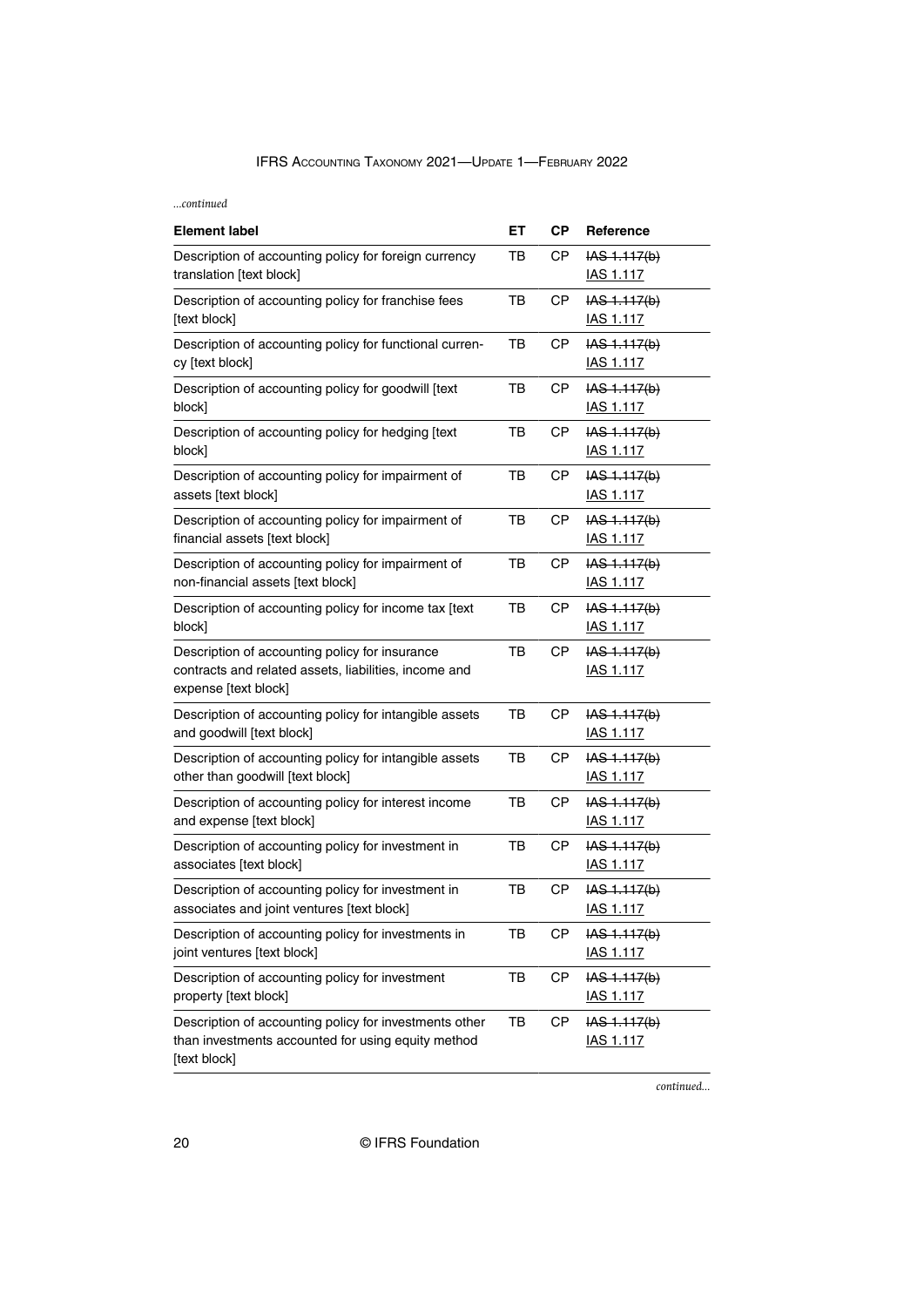*...continued*

| <b>Element label</b>                                                                                                                                  | EТ | <b>CP</b> | Reference                                    |
|-------------------------------------------------------------------------------------------------------------------------------------------------------|----|-----------|----------------------------------------------|
| Description of accounting policy for issued capital [text<br>block]                                                                                   | тв | <b>CP</b> | IAS 1.117(b)<br>IAS 1.117                    |
| Description of accounting policy for leases [text block]                                                                                              | TB | <b>CP</b> | IAS 1.117(b)<br><b>IAS 1.117</b>             |
| Description of accounting policy for mining assets [text<br>block]                                                                                    | TB | <b>CP</b> | IAS 1.117(b)<br><b>IAS 1.117</b>             |
| Description of accounting policy for mining rights [text<br>block]                                                                                    | тв | СP        | IAS 1.117(b)<br><b>IAS 1.117</b>             |
| Description of accounting policy for non-current assets<br>or disposal groups classified as held for sale [text<br>block]                             | тв | СP        | IAS 1.117(b)<br><u>IAS 1.117</u>             |
| Description of accounting policy for non-current assets<br>or disposal groups classified as held for sale and<br>discontinued operations [text block] | TB | <b>CP</b> | IAS 1.117(b)<br><b>IAS 1.117</b>             |
| Description of accounting policy for offsetting of<br>financial instruments [text block]                                                              | тв | <b>CP</b> | IAS 1.117(b)<br><b>IAS 1.117</b>             |
| Description of accounting policy for oil and gas assets<br>[text block]                                                                               | TB | <b>CP</b> | IAS 1.117(b)<br><u>IAS 1.117</u>             |
| Description of accounting policy for programming<br>assets [text block]                                                                               | TB | <b>CP</b> | IAS 1.117(b)<br><b>IAS 1.117</b>             |
| Description of accounting policy for property, plant and<br>equipment [text block]                                                                    | TB | <b>CP</b> | IAS 1.117(b)<br><b>IAS 1.117</b>             |
| Description of accounting policy for provisions [text<br>block]                                                                                       | тв | <b>CP</b> | IAS 1.117(b)<br><b>IAS 1.117</b>             |
| Description of accounting policy for reclassification of<br>financial instruments [text block]                                                        | тв | СP        | IAS 1.117(b)<br><b>IAS 1.117</b>             |
| Description of accounting policy for recognition of<br>revenue [text block]                                                                           | TB | <b>CP</b> | IAS 1.117(b)<br><b>IAS 1.117</b>             |
| Description of accounting policy for regulatory deferral<br>accounts [text block]                                                                     | TB | СP        | IAS 1.117(b)<br><u>IAS 1.117</u>             |
| Description of accounting policy for reinsurance [text<br>block]                                                                                      | ТB | CP        | IAS 1.117(b)<br><b>IAS 1.117</b>             |
| Description of accounting policy for repairs and<br>maintenance [text block]                                                                          | TB | <b>CP</b> | IAS 1.117(b)<br>IAS 1.117                    |
| Description of accounting policy for repurchase and<br>reverse repurchase agreements [text block]                                                     | TB | <b>CP</b> | HAS 1.117(b)<br><b>IAS 1.117</b>             |
| Description of accounting policy for research and<br>development expense [text block]                                                                 | TВ | <b>CP</b> | $\overline{AS}$ 1.117(b)<br><b>IAS 1.117</b> |

*continued...*

© IFRS Foundation 21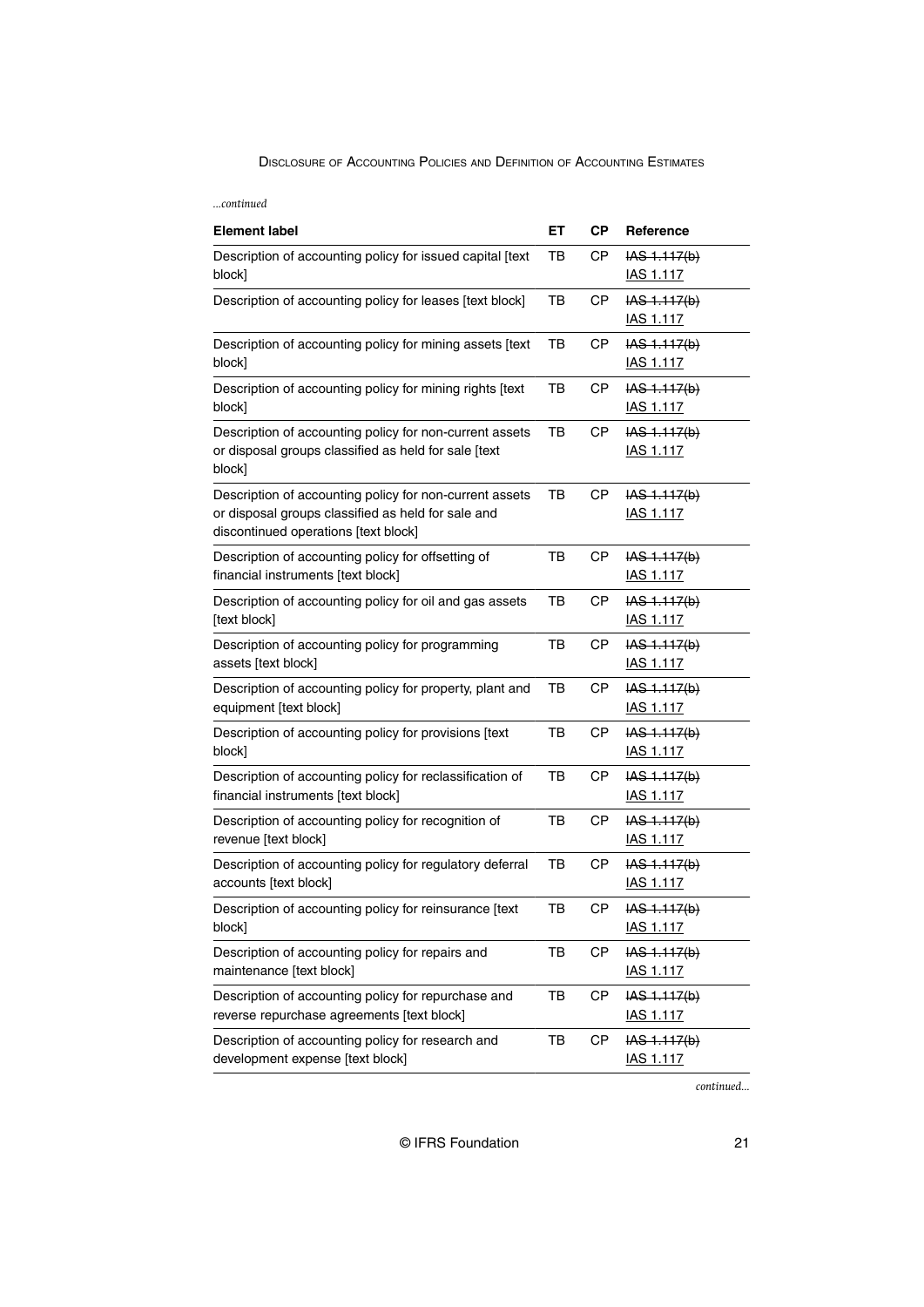*...continued*

| <b>Element label</b>                                                                             | EΤ | <b>CP</b> | Reference                          |
|--------------------------------------------------------------------------------------------------|----|-----------|------------------------------------|
| Description of accounting policy for restricted cash<br>and cash equivalents [text block]        | тв | <b>CP</b> | IAS 1.117(b)<br><b>IAS 1.117</b>   |
| Description of accounting policy for segment reporting<br>[text block]                           | TB | <b>CP</b> | IAS 1.117(b)<br><b>IAS 1.117</b>   |
| Description of accounting policy for service conces-<br>sion arrangements [text block]           | TB | СP        | IAS 1.117(b)<br><b>IAS 1.117</b>   |
| Description of accounting policy for share-based<br>payment transactions [text block]            | TB | СP        | IAS 1.117(b)<br><b>IAS 1.117</b>   |
| Description of accounting policy for stripping costs<br>[text block]                             | TB | CP        | IAS 1.117(b)<br><b>IAS 1.117</b>   |
| Description of accounting policy for subsidiaries [text<br>block]                                | TB | <b>CP</b> | IAS 1.117(b)<br><b>IAS 1.117</b>   |
| Description of accounting policy for taxes other than<br>income tax [text block]                 | TB | CP        | $HAS$ 1.117(b)<br><b>IAS 1.117</b> |
| Description of accounting policy for termination<br>benefits [text block]                        | TB | CP        | IAS 1.117(b)<br>IAS 1.117          |
| Description of accounting policy for trade and other<br>payables [text block]                    | TB | СP        | IAS 1.117(b)<br><b>IAS 1.117</b>   |
| Description of accounting policy for trade and other<br>receivables [text block]                 | TB | CP        | IAS 1.117(b)<br><b>IAS 1.117</b>   |
| Description of accounting policy for trading income<br>and expense [text block]                  | TB | <b>CP</b> | $HAS$ 1.117(b)<br><b>IAS 1.117</b> |
| Description of accounting policy for transactions with<br>non-controlling interests [text block] | TB | <b>CP</b> | IAS 1.117(b)<br><b>IAS 1.117</b>   |
| Description of accounting policy for transactions with<br>related parties [text block]           | TB | <b>CP</b> | IAS 1.117(b)<br><b>IAS 1.117</b>   |
| Description of accounting policy for treasury shares<br>[text block]                             | TB | CP        | IAS 1.117(b)<br><b>IAS 1.117</b>   |
| Description of accounting policy for warrants [text<br>block]                                    | TB | <b>CP</b> | $HAS$ 1.117(b)<br><b>IAS 1.117</b> |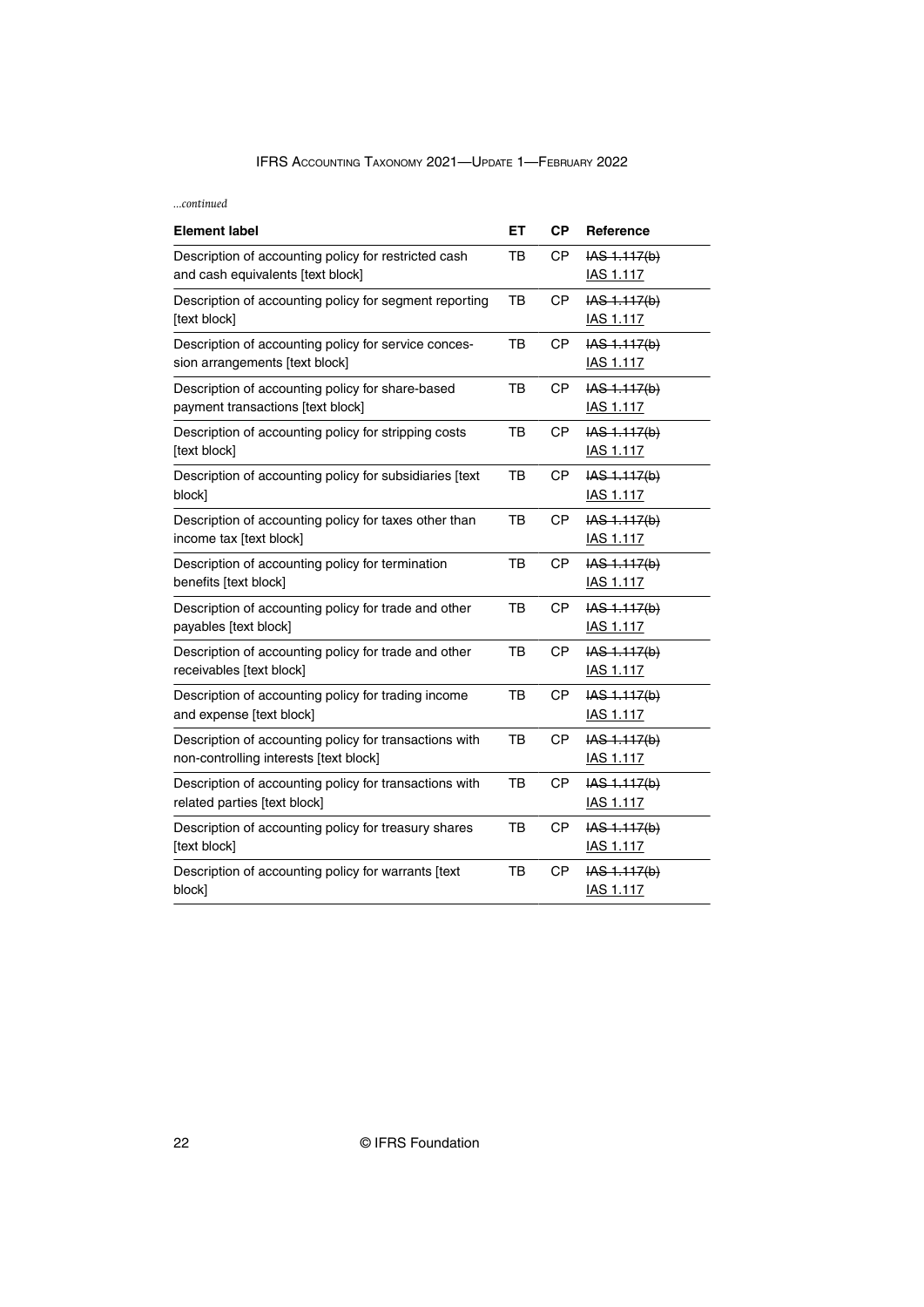# <span id="page-23-0"></span>**Appendix D—Changed documentation labels**

This appendix shows changes to the documentation labels of 87 IFRS Accounting Taxonomy common practice elements which are referenced to IAS 1 (paragraphs 11–13).

| <b>Standard label</b>                                                                                              | <b>Documentation label</b>                                                                                                                                                                                                   |
|--------------------------------------------------------------------------------------------------------------------|------------------------------------------------------------------------------------------------------------------------------------------------------------------------------------------------------------------------------|
| Description of accounting policy for<br>biological assets [text block]                                             | The description of the entity's material accounting<br>policy information for biological assets. [Refer: Biologi-<br>cal assets]                                                                                             |
| Description of accounting policy for<br>borrowing costs [text block]                                               | The description of the entity's material accounting<br>policy information for interest and other costs that the<br>entity incurs in connection with the borrowing of funds.                                                  |
| Description of accounting policy for<br>borrowings [text block]                                                    | The description of the entity's material accounting<br>policy information for borrowings. [Refer: Borrowings]                                                                                                                |
| Description of accounting policy for<br>business combinations [text block]                                         | The description of the entity's material accounting<br>policy information for business combinations. [Refer:<br>Business combinations [member]]                                                                              |
| Description of accounting policy for<br>business combinations and<br>goodwill [text block]                         | The description of the entity's material accounting<br>policy information for business combinations and<br>goodwill. [Refer: Business combinations [member];<br>Goodwill]                                                    |
| Description of accounting policy for<br>cash flows [text block]                                                    | The description of the entity's material accounting<br>policy information for cash flows.                                                                                                                                    |
| Description of accounting policy for<br>collateral [text block]                                                    | The description of the entity's material accounting<br>policy information for collateral.                                                                                                                                    |
| Description of accounting policy for<br>construction in progress [text block]                                      | The description of the entity's material accounting<br>policy information for construction in progress. [Refer:<br>Construction in progress]                                                                                 |
| Description of accounting policy for<br>contingent liabilities and contingent<br>assets [text block]               | The description of the entity's material accounting<br>policy information for contingent liabilities and contin-<br>gent assets. [Refer: Contingent liabilities [member];<br>Description of nature of contingent assets]     |
| Description of accounting policy for<br>customer acquisition costs [text<br>block]                                 | The description of the entity's material accounting<br>policy information for costs related to acquisition of<br>customers.                                                                                                  |
| Description of accounting policy for<br>customer loyalty programmes [text<br>block]                                | The description of the entity's material accounting<br>policy information for customer loyalty programmes.                                                                                                                   |
| Description of accounting policy for<br>decommissioning, restoration and<br>rehabilitation provisions [text block] | The description of the entity's material accounting<br>policy information for decommissioning, restoration<br>and rehabilitation provisions. [Refer: Provision for<br>decommissioning, restoration and rehabilitation costs] |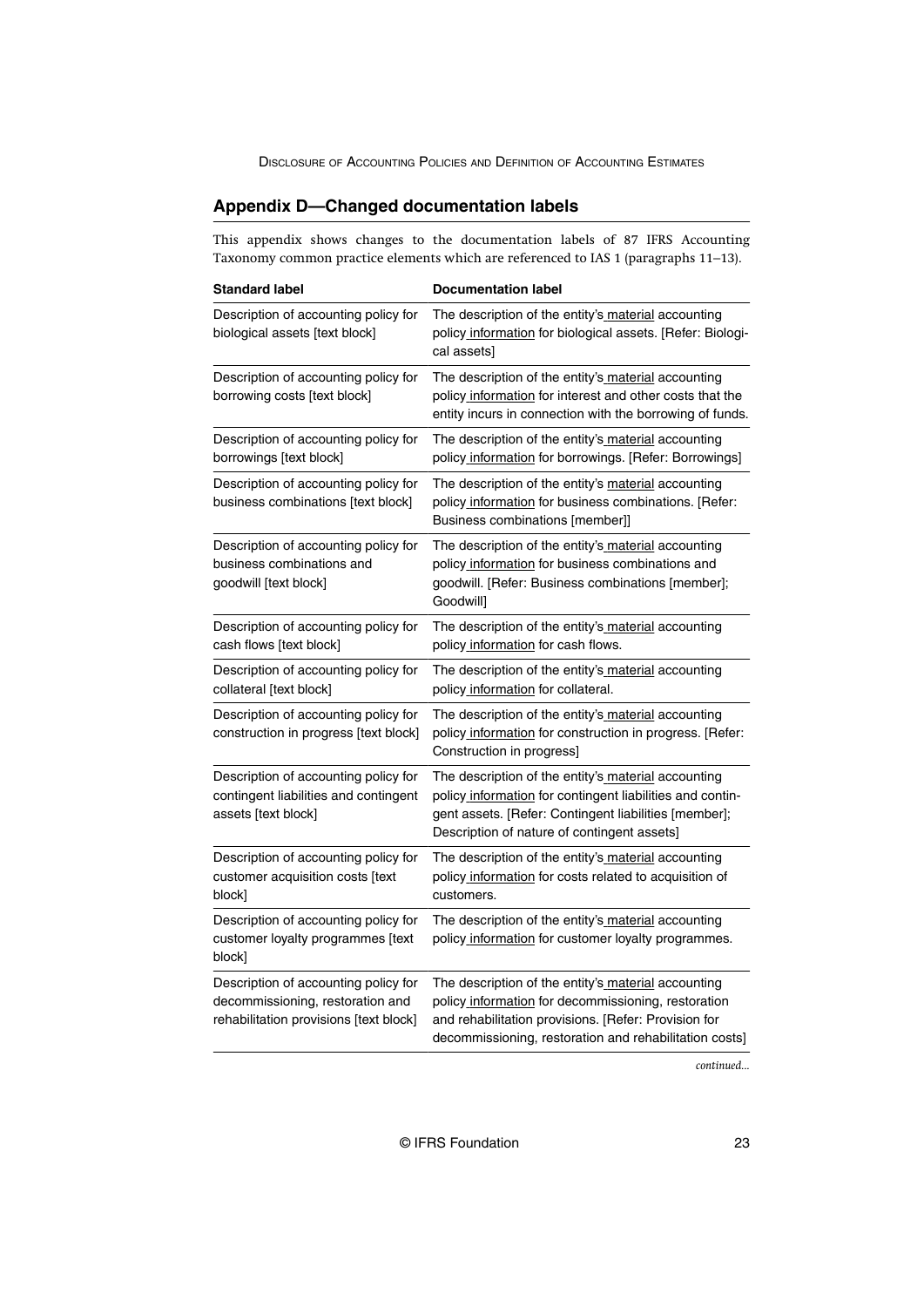#### *...continued*

| <b>Standard label</b>                                                                                               | <b>Documentation label</b>                                                                                                                                                                                                                                           |
|---------------------------------------------------------------------------------------------------------------------|----------------------------------------------------------------------------------------------------------------------------------------------------------------------------------------------------------------------------------------------------------------------|
| Description of accounting policy for<br>deferred acquisition costs arising<br>from insurance contracts [text block] | The description of the entity's material accounting<br>policy information for deferred acquisition costs arising<br>from insurance contracts. [Refer: Deferred acquisition<br>costs arising from insurance contracts]                                                |
| Description of accounting policy for<br>deferred income tax [text block]                                            | The description of the entity's material accounting<br>policy information for deferred income tax. [Refer:<br>Deferred tax expense (income)]                                                                                                                         |
| Description of accounting policy for<br>depreciation expense [text block]                                           | The description of the entity's material accounting<br>policy information for depreciation expense. [Refer:<br>Depreciation and amortisation expense]                                                                                                                |
| Description of accounting policy for<br>derecognition of financial instru-<br>ments [text block]                    | The description of the entity's material accounting<br>policy information for the derecognition of financial<br>instruments. [Refer: Financial instruments, class<br>[member]]                                                                                       |
| Description of accounting policy for<br>derivative financial instruments [text<br>block]                            | The description of the entity's material accounting<br>policy information for derivative financial instruments.<br>[Refer: Financial instruments, class [member]; Deriva-<br>tives [member]]                                                                         |
| Description of accounting policy for<br>derivative financial instruments and<br>hedging [text block]                | The description of the entity's material accounting<br>policy information for derivative financial instruments<br>and hedging. [Refer: Financial instruments, class<br>[member]; Derivatives [member]]                                                               |
| Description of accounting policy for<br>discontinued operations [text block]                                        | The description of the entity's material accounting<br>policy information for discontinued operations. [Refer:<br>Discontinued operations [member]]                                                                                                                  |
| Description of accounting policy for<br>discounts and rebates [text block]                                          | The description of the entity's material accounting<br>policy information for discounts and rebates.                                                                                                                                                                 |
| Description of accounting policy for<br>dividends [text block]                                                      | The description of the entity's material accounting<br>policy information for dividends. Dividends are distri-<br>butions of profits to holders of equity investments in<br>proportion to their holdings of a particular class of<br>capital.                        |
| Description of accounting policy for<br>earnings per share [text block]                                             | The description of the entity's material accounting<br>policy information for earnings per share.                                                                                                                                                                    |
| Description of accounting policy for<br>emission rights [text block]                                                | The description of the entity's material accounting<br>policy information for emission rights.                                                                                                                                                                       |
| Description of accounting policy for<br>employee benefits [text block]                                              | The description of the entity's material accounting<br>policy information for employee benefits. Employee<br>benefits are all forms of consideration given by an<br>entity in exchange for services rendered by employ-<br>ees or for the termination of employment. |

*continued...*

24 © IFRS Foundation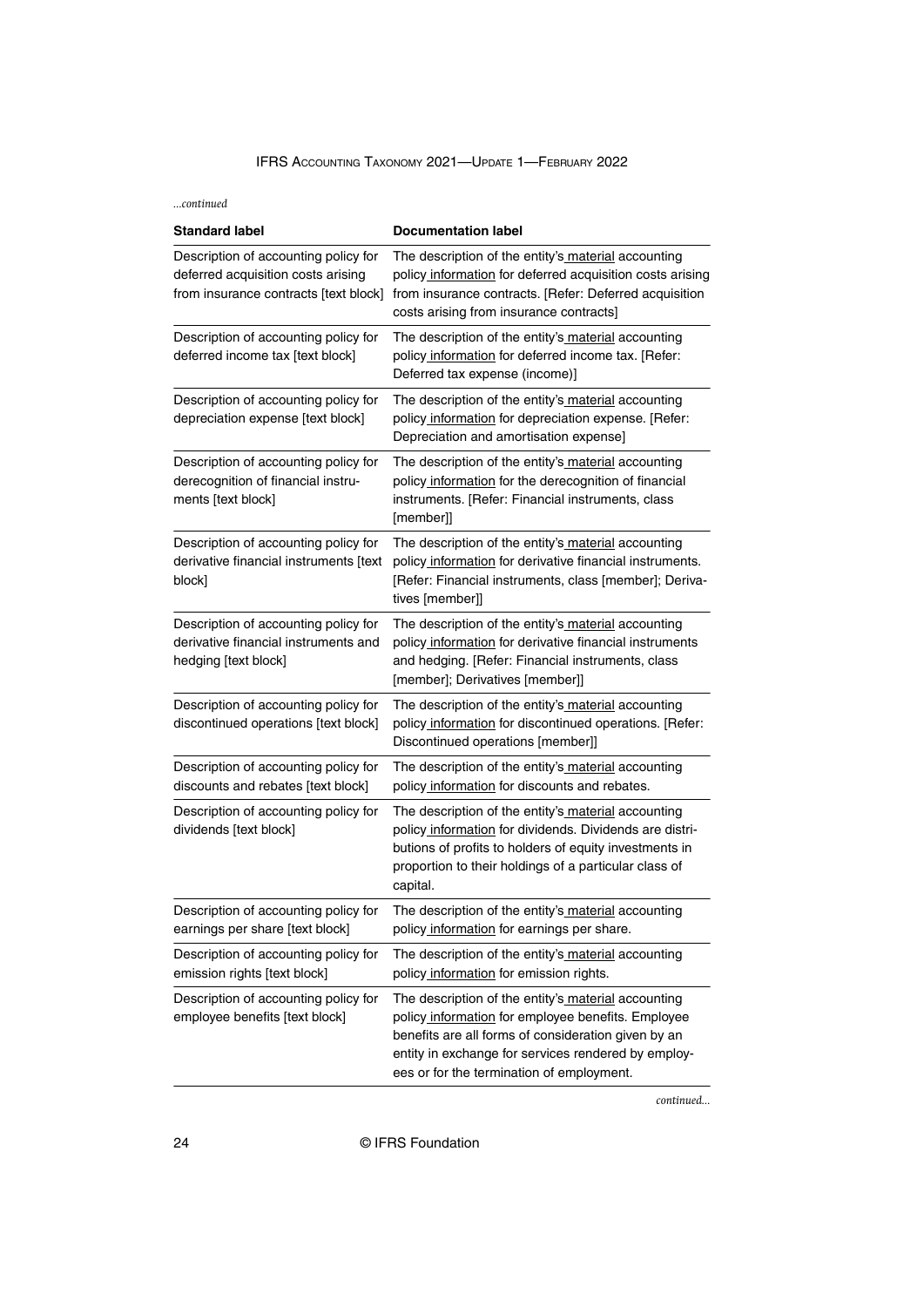| …continued                                                                                                         |                                                                                                                                                                                                                        |
|--------------------------------------------------------------------------------------------------------------------|------------------------------------------------------------------------------------------------------------------------------------------------------------------------------------------------------------------------|
| <b>Standard label</b>                                                                                              | <b>Documentation label</b>                                                                                                                                                                                             |
| Description of accounting policy for<br>environment related expense [text<br>block]                                | The description of the entity's material accounting<br>policy information for environment related expense.                                                                                                             |
| Description of accounting policy for<br>exceptional items [text block]                                             | The description of the entity's material accounting<br>policy information for exceptional items.                                                                                                                       |
| Description of accounting policy for<br>expenses [text block]                                                      | The description of the entity's material accounting<br>policy information for expenses.                                                                                                                                |
| Description of accounting policy for<br>fair value measurement [text block]                                        | The description of the entity's material accounting<br>policy information for fair value measurement. [Refer:<br>At fair value [member]]                                                                               |
| Description of accounting policy for<br>fee and commission income and<br>expense [text block]                      | The description of the entity's material accounting<br>policy information for fee and commission income and<br>expense. [Refer: Fee and commission income<br>(expense)]                                                |
| Description of accounting policy for<br>finance costs [text block]                                                 | The description of the entity's material accounting<br>policy information for finance costs. [Refer: Finance<br>costs]                                                                                                 |
| Description of accounting policy for<br>finance income and costs [text<br>block]                                   | The description of the entity's material accounting<br>policy information for finance income and costs.<br>[Refer: Finance income (cost)]                                                                              |
| Description of accounting policy for<br>financial assets [text block]                                              | The description of the entity's material accounting<br>policy information for financial assets. [Refer:<br>Financial assets]                                                                                           |
| Description of accounting policy for<br>financial guarantees [text block]                                          | The description of the entity's material accounting<br>policy information for financial guarantees. [Refer:<br>Guarantees [member]]                                                                                    |
| Description of accounting policy for<br>financial instruments [text block]                                         | The description of the entity's material accounting<br>policy information for financial instruments. [Refer:<br>Financial instruments, class [member]]                                                                 |
| Description of accounting policy for<br>financial instruments at fair value<br>through profit or loss [text block] | The description of the entity's material accounting<br>policy information for financial instruments at fair value<br>through profit or loss. [Refer: At fair value [member];<br>Financial instruments, class [member]] |
| Description of accounting policy for<br>financial liabilities [text block]                                         | The description of the entity's material accounting<br>policy information for financial liabilities. [Refer:<br><b>Financial liabilities]</b>                                                                          |
| Description of accounting policy for<br>foreign currency translation [text<br>block]                               | The description of the entity's material accounting<br>policy information for foreign currency translation.                                                                                                            |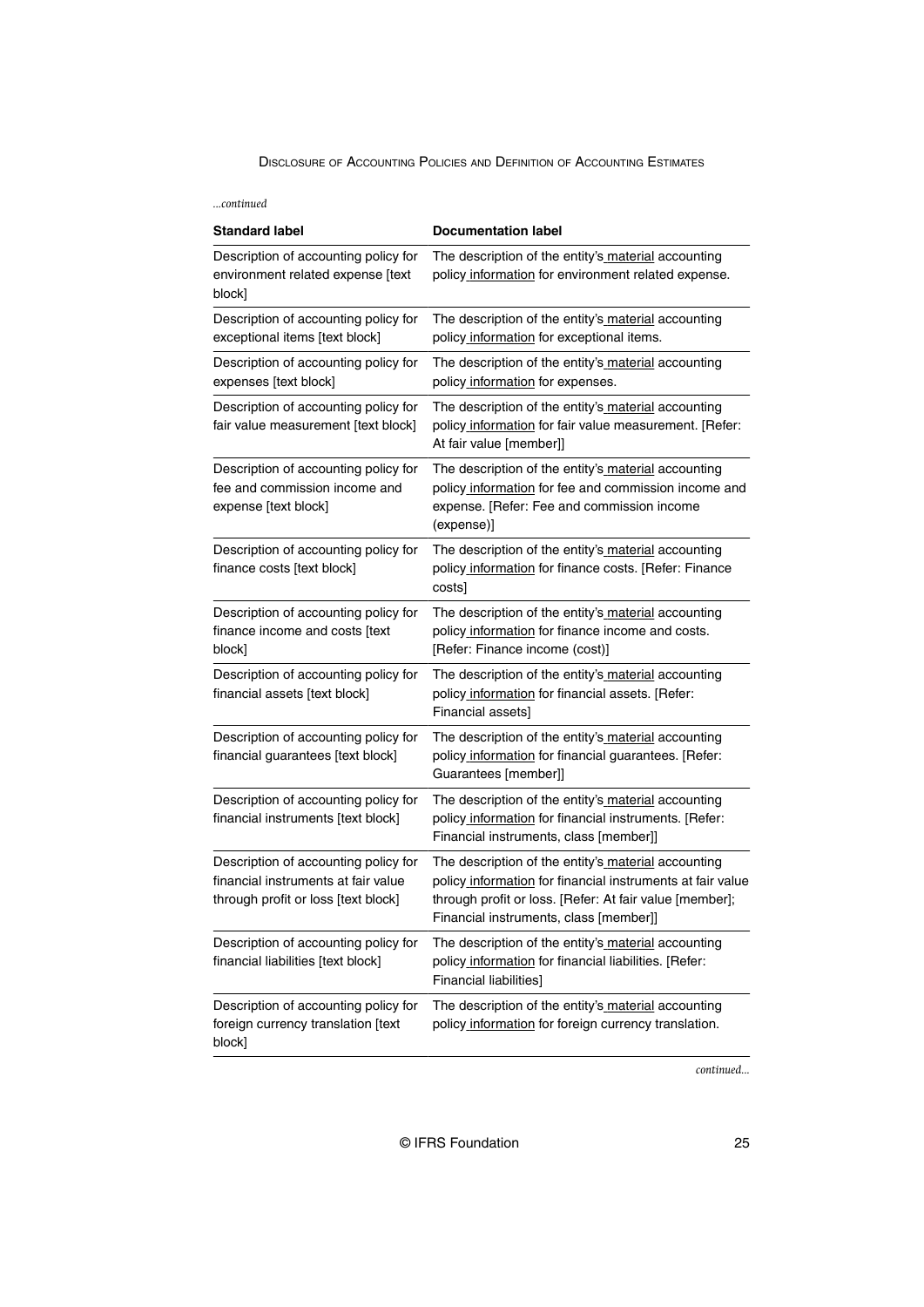*...continued*

| <b>Standard label</b>                                                                               | <b>Documentation label</b>                                                                                                                                                             |
|-----------------------------------------------------------------------------------------------------|----------------------------------------------------------------------------------------------------------------------------------------------------------------------------------------|
| Description of accounting policy for                                                                | The description of the entity's material accounting                                                                                                                                    |
| franchise fees [text block]                                                                         | policy information for franchise fees.                                                                                                                                                 |
| Description of accounting policy for<br>functional currency [text block]                            | The description of the entity's material accounting<br>policy information for the currency of the primary<br>economic environment in which the entity operates.                        |
| Description of accounting policy for                                                                | The description of the entity's material accounting                                                                                                                                    |
| goodwill [text block]                                                                               | policy information for goodwill. [Refer: Goodwill]                                                                                                                                     |
| Description of accounting policy for                                                                | The description of the entity's material accounting                                                                                                                                    |
| hedging [text block]                                                                                | policy information for hedging.                                                                                                                                                        |
| Description of accounting policy for                                                                | The description of the entity's material accounting                                                                                                                                    |
| impairment of assets [text block]                                                                   | policy information for the impairment of assets.                                                                                                                                       |
| Description of accounting policy for                                                                | The description of the entity's material accounting                                                                                                                                    |
| impairment of financial assets [text                                                                | policy information for the impairment of financial                                                                                                                                     |
| block]                                                                                              | assets. [Refer: Financial assets]                                                                                                                                                      |
| Description of accounting policy for                                                                | The description of the entity's material accounting                                                                                                                                    |
| impairment of non-financial assets                                                                  | policy information for the impairment of non-financial                                                                                                                                 |
| [text block]                                                                                        | assets. [Refer: Financial assets]                                                                                                                                                      |
| Description of accounting policy for                                                                | The description of the entity's material accounting                                                                                                                                    |
| income tax [text block]                                                                             | policy information for income tax.                                                                                                                                                     |
| Description of accounting policy for                                                                | The description of the entity's material accounting                                                                                                                                    |
| insurance contracts and related                                                                     | policy information for insurance contracts and related                                                                                                                                 |
| assets, liabilities, income and                                                                     | assets, liabilities, income and expense. [Refer: Types                                                                                                                                 |
| expense [text block]                                                                                | of insurance contracts [member]]                                                                                                                                                       |
| Description of accounting policy for                                                                | The description of the entity's material accounting                                                                                                                                    |
| intangible assets and goodwill [text                                                                | policy information for intangible assets and goodwill.                                                                                                                                 |
| block]                                                                                              | [Refer: Intangible assets and goodwill]                                                                                                                                                |
| Description of accounting policy for                                                                | The description of the entity's material accounting                                                                                                                                    |
| intangible assets other than                                                                        | policy information for intangible assets other than                                                                                                                                    |
| goodwill [text block]                                                                               | goodwill. [Refer: Intangible assets other than goodwill]                                                                                                                               |
| Description of accounting policy for                                                                | The description of the entity's material accounting                                                                                                                                    |
| interest income and expense [text                                                                   | policy information for income and expense arising                                                                                                                                      |
| block]                                                                                              | from interest.                                                                                                                                                                         |
| Description of accounting policy for<br>investment in associates [text block]                       | The description of the entity's material accounting<br>policy information for investments in associates.<br>[Refer: Associates [member]]                                               |
| Description of accounting policy for<br>investment in associates and joint<br>ventures [text block] | The description of the entity's material accounting<br>policy information for investment in associates and<br>joint ventures. [Refer: Associates [member]; Joint<br>ventures [member]] |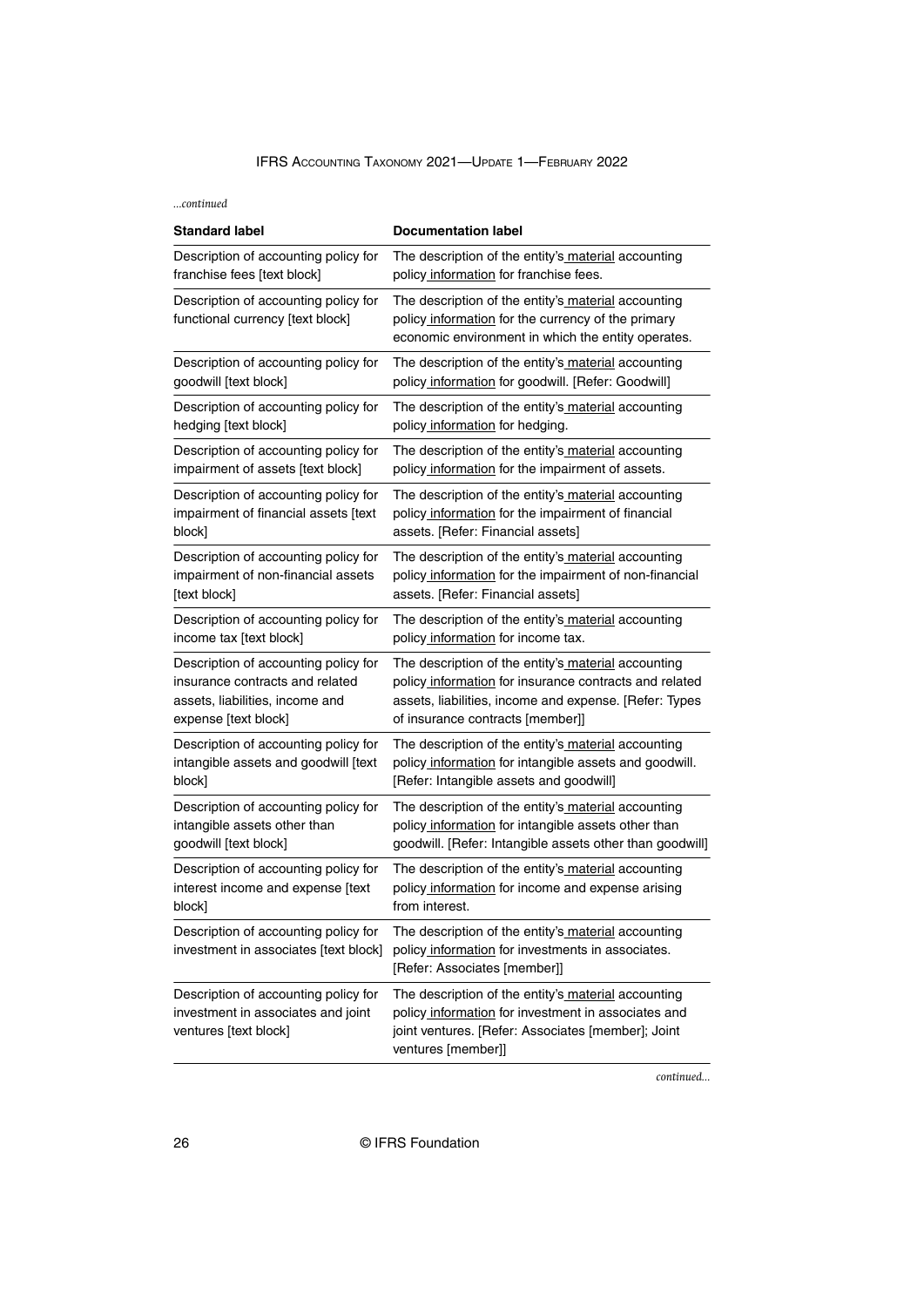| …continued                                                                                                                                                  |                                                                                                                                                                                                                                                                                                       |
|-------------------------------------------------------------------------------------------------------------------------------------------------------------|-------------------------------------------------------------------------------------------------------------------------------------------------------------------------------------------------------------------------------------------------------------------------------------------------------|
| <b>Standard label</b>                                                                                                                                       | <b>Documentation label</b>                                                                                                                                                                                                                                                                            |
| Description of accounting policy for<br>investments in joint ventures [text<br>block]                                                                       | The description of the entity's material accounting<br>policy information for investments in joint ventures.<br>[Refer: Joint ventures [member]]                                                                                                                                                      |
| Description of accounting policy for<br>investment property [text block]                                                                                    | The description of the entity's material accounting<br>policy information for investment property. [Refer:<br>Investment property]                                                                                                                                                                    |
| Description of accounting policy for<br>investments other than investments<br>accounted for using equity method<br>[text block]                             | The description of the entity's material accounting<br>policy information for investments other than invest-<br>ments accounted for using the equity method. [Refer:<br>Investments accounted for using equity method;<br>Investments other than investments accounted for<br>using equity method]    |
| Description of accounting policy for<br>issued capital [text block]                                                                                         | The description of the entity's material accounting<br>policy information for issued capital. [Refer: Issued<br>capital]                                                                                                                                                                              |
| Description of accounting policy for<br>leases [text block]                                                                                                 | The description of the entity's material accounting<br>policy information for leases. A lease is an agreement<br>whereby the lessor conveys to the lessee in return for<br>a payment or series of payments the right to use an<br>asset for an agreed period of time.                                 |
| Description of accounting policy for<br>mining assets [text block]                                                                                          | The description of the entity's material accounting<br>policy information for mining assets. [Refer: Mining<br>assets]                                                                                                                                                                                |
| Description of accounting policy for<br>mining rights [text block]                                                                                          | The description of the entity's material accounting<br>policy information for mining rights. [Refer: Mining<br>rights [member]]                                                                                                                                                                       |
| Description of accounting policy for<br>non-current assets or disposal<br>groups classified as held for sale<br>[text block]                                | The description of the entity's material accounting<br>policy information for non-current assets or disposal<br>groups classified as held for sale. [Refer: Non-current<br>assets or disposal groups classified as held for sale]                                                                     |
| Description of accounting policy for<br>non-current assets or disposal<br>groups classified as held for sale<br>and discontinued operations [text<br>block] | The description of the entity's material accounting<br>policy information for non-current assets or disposal<br>groups classified as held for sale and discontinued<br>operations. [Refer: Discontinued operations [member];<br>Non-current assets or disposal groups classified as<br>held for sale] |
| Description of accounting policy for<br>offsetting of financial instruments<br>[text block]                                                                 | The description of the entity's material accounting<br>policy information for the offsetting of financial instru-<br>ments. [Refer: Financial instruments, class [member]]                                                                                                                            |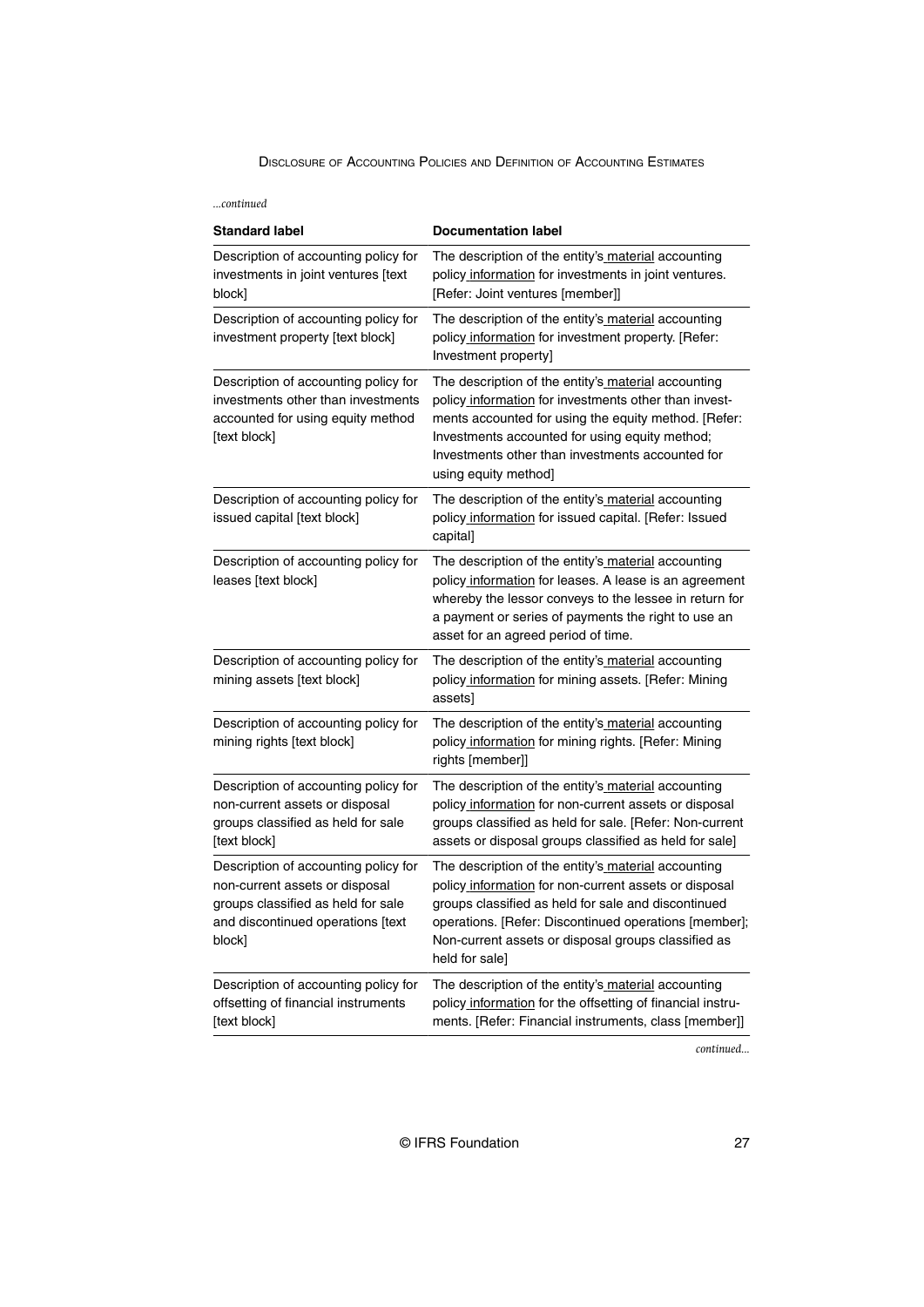*...continued*

| <b>Standard label</b>                                                                               | <b>Documentation label</b>                                                                                                                                                        |
|-----------------------------------------------------------------------------------------------------|-----------------------------------------------------------------------------------------------------------------------------------------------------------------------------------|
| Description of accounting policy for<br>oil and gas assets [text block]                             | The description of the entity's material accounting<br>policy information for oil and gas assets. [Refer: Oil<br>and gas assets]                                                  |
| Description of accounting policy for<br>programming assets [text block]                             | The description of the entity's material accounting<br>policy information for programming assets. [Refer:<br>Programming assets]                                                  |
| Description of accounting policy for                                                                | The description of the entity's material accounting                                                                                                                               |
| property, plant and equipment [text                                                                 | policy information for property, plant and equipment.                                                                                                                             |
| block]                                                                                              | [Refer: Property, plant and equipment]                                                                                                                                            |
| Description of accounting policy for                                                                | The description of the entity's material accounting                                                                                                                               |
| provisions [text block]                                                                             | policy information for provisions. [Refer: Provisions]                                                                                                                            |
| Description of accounting policy for<br>reclassification of financial instru-<br>ments [text block] | The description of the entity's material accounting<br>policy information for the reclassification of financial<br>instruments. [Refer: Financial instruments, class<br>[member]] |
| Description of accounting policy for<br>recognition of revenue [text block]                         | The description of the entity's material accounting<br>policy information for recognising revenue. [Refer:<br>Revenue]                                                            |
| Description of accounting policy for<br>regulatory deferral accounts [text<br>block]                | The description of the entity's material accounting<br>policy information for regulatory deferral accounts.<br>[Refer: Regulatory deferral account balances<br>[member]]          |
| Description of accounting policy for                                                                | The description of the entity's material accounting                                                                                                                               |
| reinsurance [text block]                                                                            | policy information for reinsurance.                                                                                                                                               |
| Description of accounting policy for                                                                | The description of the entity's material accounting                                                                                                                               |
| repairs and maintenance [text                                                                       | policy information for repairs and maintenance. [Refer:                                                                                                                           |
| block]                                                                                              | Repairs and maintenance expense]                                                                                                                                                  |
| Description of accounting policy for                                                                | The description of the entity's material accounting                                                                                                                               |
| repurchase and reverse repurchase                                                                   | policy information for repurchase and reverse repurch-                                                                                                                            |
| agreements [text block]                                                                             | ase agreements.                                                                                                                                                                   |
| Description of accounting policy for                                                                | The description of the entity's material accounting                                                                                                                               |
| research and development expense                                                                    | policy information for research and development                                                                                                                                   |
| [text block]                                                                                        | expense. [Refer: Research and development expense]                                                                                                                                |
| Description of accounting policy for                                                                | The description of the entity's material accounting                                                                                                                               |
| restricted cash and cash equiva-                                                                    | policy information for restricted cash and cash equiva-                                                                                                                           |
| lents [text block]                                                                                  | lents. [Refer: Restricted cash and cash equivalents]                                                                                                                              |
| Description of accounting policy for                                                                | The description of the entity's material accounting                                                                                                                               |
| segment reporting [text block]                                                                      | policy information for segment reporting.                                                                                                                                         |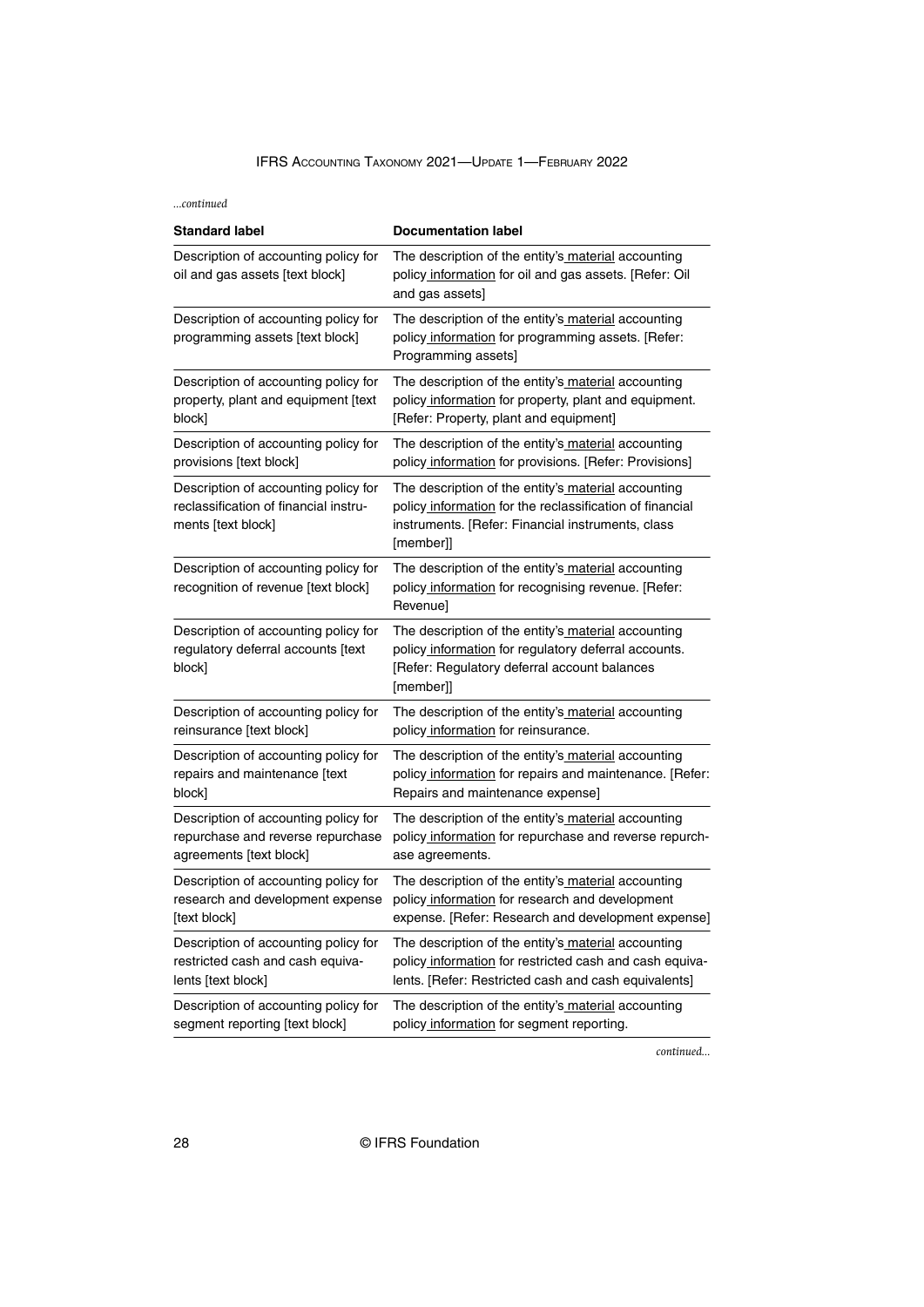| …continued                                                                                          |                                                                                                                                                                                                                                                                                                                                                                                                                                                                                                            |  |
|-----------------------------------------------------------------------------------------------------|------------------------------------------------------------------------------------------------------------------------------------------------------------------------------------------------------------------------------------------------------------------------------------------------------------------------------------------------------------------------------------------------------------------------------------------------------------------------------------------------------------|--|
| <b>Standard label</b>                                                                               | <b>Documentation label</b>                                                                                                                                                                                                                                                                                                                                                                                                                                                                                 |  |
| Description of accounting policy for<br>service concession arrangements<br>[text block]             | The description of the entity's material accounting<br>policy information for service concession arrange-<br>ments. [Refer: Service concession arrangements<br>[member]]                                                                                                                                                                                                                                                                                                                                   |  |
| Description of accounting policy for<br>share-based payment transactions<br>[text block]            | The description of the entity's material accounting<br>policy information for transactions in which the entity:<br>(a) receives goods or services from the supplier of<br>those goods or services (including an employee) in a<br>share-based payment arrangement; or (b) incurs an<br>obligation to settle the transaction with the supplier in<br>a share-based payment arrangement when another<br>group entity receives those goods or services. [Refer:<br>Share-based payment arrangements [member]] |  |
| Description of accounting policy for<br>stripping costs [text block]                                | The description of the entity's material accounting<br>policy information for waste removal costs that are<br>incurred in mining activity.                                                                                                                                                                                                                                                                                                                                                                 |  |
| Description of accounting policy for<br>subsidiaries [text block]                                   | The description of the entity's material accounting<br>policy information for subsidiaries. [Refer: Subsidiaries<br>[member]]                                                                                                                                                                                                                                                                                                                                                                              |  |
| Description of accounting policy for<br>taxes other than income tax [text<br>block]                 | The description of the entity's material accounting<br>policy information for taxes other than income tax.<br>[Refer: Tax expense other than income tax expense]                                                                                                                                                                                                                                                                                                                                           |  |
| Description of accounting policy for<br>termination benefits [text block]                           | The description of the entity's material accounting<br>policy information for termination benefits. [Refer:<br>Termination benefits expense]                                                                                                                                                                                                                                                                                                                                                               |  |
| Description of accounting policy for<br>trade and other payables [text<br>block]                    | The description of the entity's material accounting<br>policy information for trade and other payables. [Refer:<br>Trade and other payables]                                                                                                                                                                                                                                                                                                                                                               |  |
| Description of accounting policy for<br>trade and other receivables [text<br>block]                 | The description of the entity's material accounting<br>policy information for trade and other receivables.<br>[Refer: Trade and other receivables]                                                                                                                                                                                                                                                                                                                                                         |  |
| Description of accounting policy for<br>trading income and expense [text<br>block]                  | The description of the entity's material accounting<br>policy information for trading income and expense.<br>[Refer: Trading income (expense)]                                                                                                                                                                                                                                                                                                                                                             |  |
| Description of accounting policy for<br>transactions with non-controlling<br>interests [text block] | The description of the entity's material accounting<br>policy information for transactions with non-controlling<br>interests. [Refer: Non-controlling interests]                                                                                                                                                                                                                                                                                                                                           |  |
| Description of accounting policy for<br>transactions with related parties<br>[text block]           | The description of the entity's material accounting<br>policy information for transactions with related parties.<br>[Refer: Related parties [member]]                                                                                                                                                                                                                                                                                                                                                      |  |